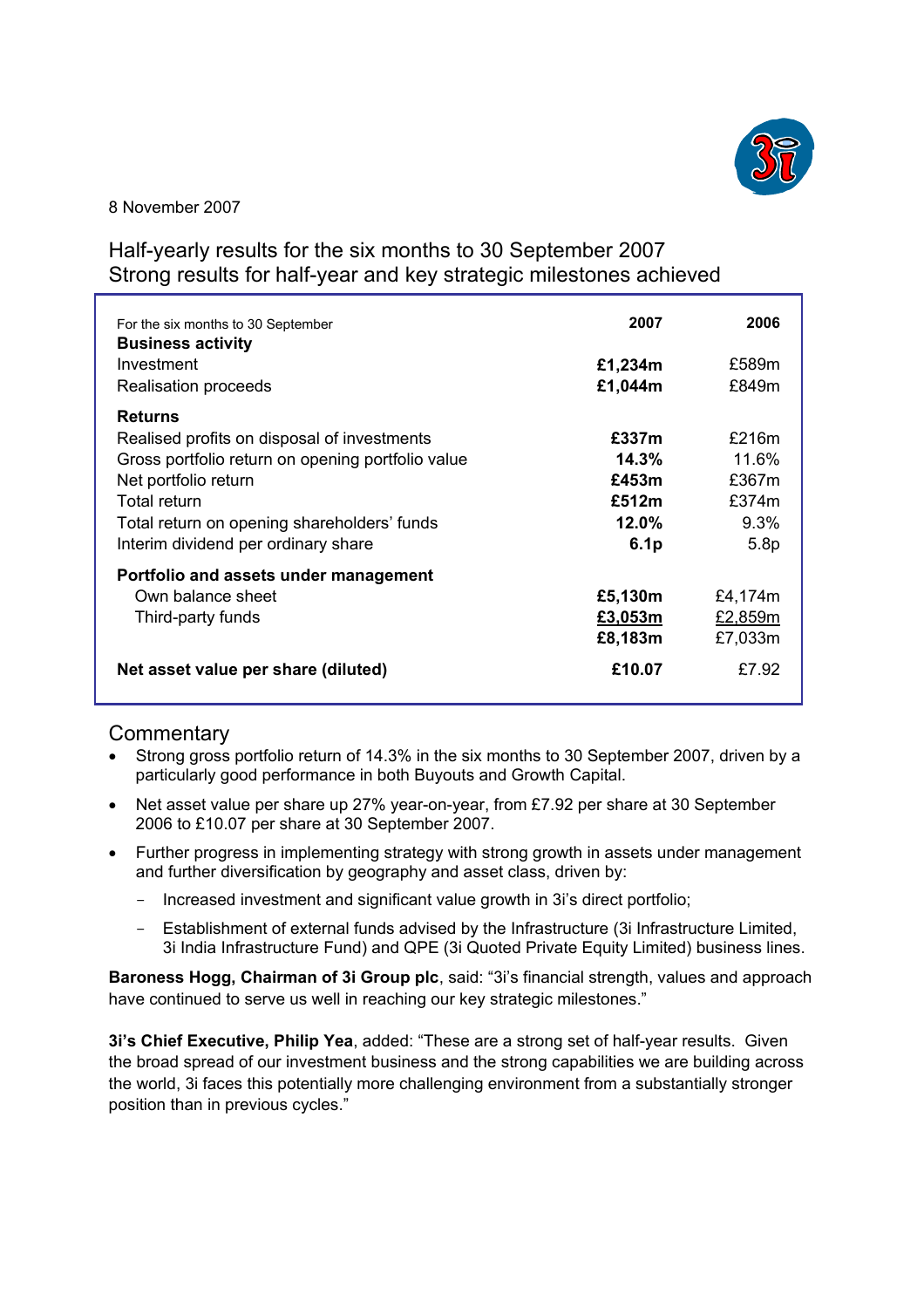For further information, please contact:

| Philip Yea, Chief Executive<br>3i Group plc                  | Tel: 020 7975 3386 |
|--------------------------------------------------------------|--------------------|
| Simon Ball, Finance Director<br>3i Group plc                 | Tel: 020 7975 3356 |
| Patrick Dunne, Group Communications Director<br>3i Group plc | Tel: 020 7975 3283 |
| <b>Philip Gawith</b><br>The Maitland Consultancy             | Tel: 020 7379 5151 |

**For further information regarding the announcement of 3i's half-yearly results to 30 September 2007, including video interviews with Philip Yea, Simon Ball and Jonathan Russell (available at 7.15am) and a live webcast of the results presentation (at 10.30am, available on demand from 2.00pm), please see www.3igroup.com.**

### Notes to editors

3i is a world leader in private equity and venture capital. We focus on buyouts, growth capital and venture capital, infrastructure and quoted private equity and invest across Europe, Asia and the US.

Our competitive advantage comes from our international network and the strength and breadth of our relationships in business. These underpin the value that we deliver to our portfolio and to our shareholders.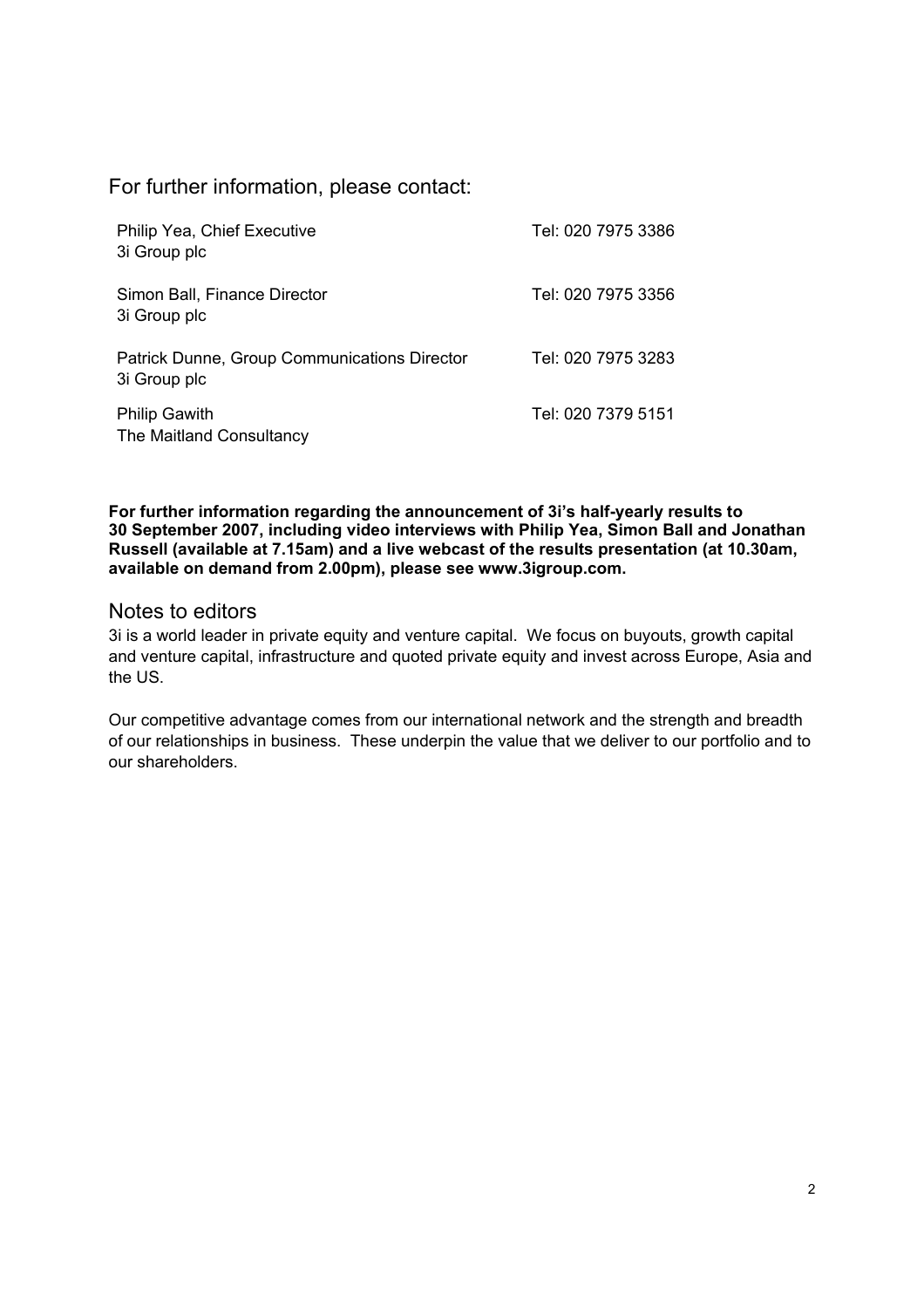| Total return                                         |       |       |
|------------------------------------------------------|-------|-------|
| 6 months to 30 September                             | 2007  | 2006  |
|                                                      | £m    | £m    |
| Realised profits on disposal of investments          | 337   | 216   |
| Unrealised profits on revaluation of investments     | 183   | 141   |
| Portfolio income                                     | 102   | 123   |
| Gross portfolio return                               | 622   | 480   |
| Fees receivable from external funds                  | 22    | 15    |
| Carried interest receivable                          | 36    | 35    |
| Carried interest and performance fees payable        | (98)  | (48)  |
| Operating expenses                                   | (129) | (115) |
| Net portfolio return                                 | 453   | 367   |
| Net interest payable                                 | (1)   | (2)   |
| Movements in the fair value of derivatives           | 81    | 11    |
| Exchange movements                                   | (16)  | (11)  |
| Other                                                | (2    | (2)   |
| Profit after tax                                     | 515   | 363   |
| Reserve movements (pension and currency translation) | (3)   | 11    |
| Total recognised income and expense ("Total return") | 512   | 374   |

| Gross portfolio return by business line |                        |      |                      |       |  |
|-----------------------------------------|------------------------|------|----------------------|-------|--|
|                                         | Return as a %          |      |                      |       |  |
|                                         | Gross portfolio return |      | of opening portfolio |       |  |
| 6 months to 30 September                | 2007                   | 2006 | 2007                 | 2006  |  |
|                                         | £m                     | £m   | %                    | %     |  |
| <b>Buyouts</b>                          | 405                    | 290  | 31.6                 | 19.8  |  |
| Growth Capital                          | 180                    | 183  | 12.3                 | 15.4  |  |
| <b>Venture Capital</b>                  | 31                     | (69) | 4.2                  | (8.4) |  |
| Infrastructure                          | 13                     | (1)  | 2.8                  | (1.1) |  |
| <b>QPE</b>                              | (9)                    | n/a  | n/a                  | n/a   |  |
| <b>SMI</b>                              |                        | 77   | 0.5                  | 13.7  |  |
| Gross portfolio return                  | 622                    | 480  | 14.3                 | 11.6  |  |

| Unrealised profits/(losses) on revaluation of investments |      |      |
|-----------------------------------------------------------|------|------|
| 6 months to 30 September                                  | 2007 | 2006 |
|                                                           | £m   | £m   |
| Earnings multiples*                                       | 25   | 22   |
| Earnings growth                                           | 60   | 16   |
| First-time uplifts                                        | 70   | 64   |
| Provisions and impairments                                | (65) | (59) |
| Up/down rounds                                            | 13   |      |
| Uplift to imminent sale                                   | 33   | 160  |
| Other                                                     |      | (11) |
| Quoted portfolio                                          | 44   | (59) |
| Total                                                     | 183  | 141  |

\*The weighted average earnings multiple (excluding EBITDA valuations) at 30 September 2007 was 12.9 (2006:12.3).

**The half-yearly report of 3i Group plc for the six months to 30 September 2007 has been drawn up and presented for the purposes of complying with English law. Any liability arising out of or in connection with the half-yearly report for the six months to 30 September 2007 will be determined in accordance with English law. The half-yearly results for 2007 and 2006 are unaudited.** 

**This report may contain certain statements about the future outlook for 3i. Although we believe our expectations are based on reasonable assumptions, any statements about the future outlook may be influenced by factors that could cause actual outcomes and results to be materially different.**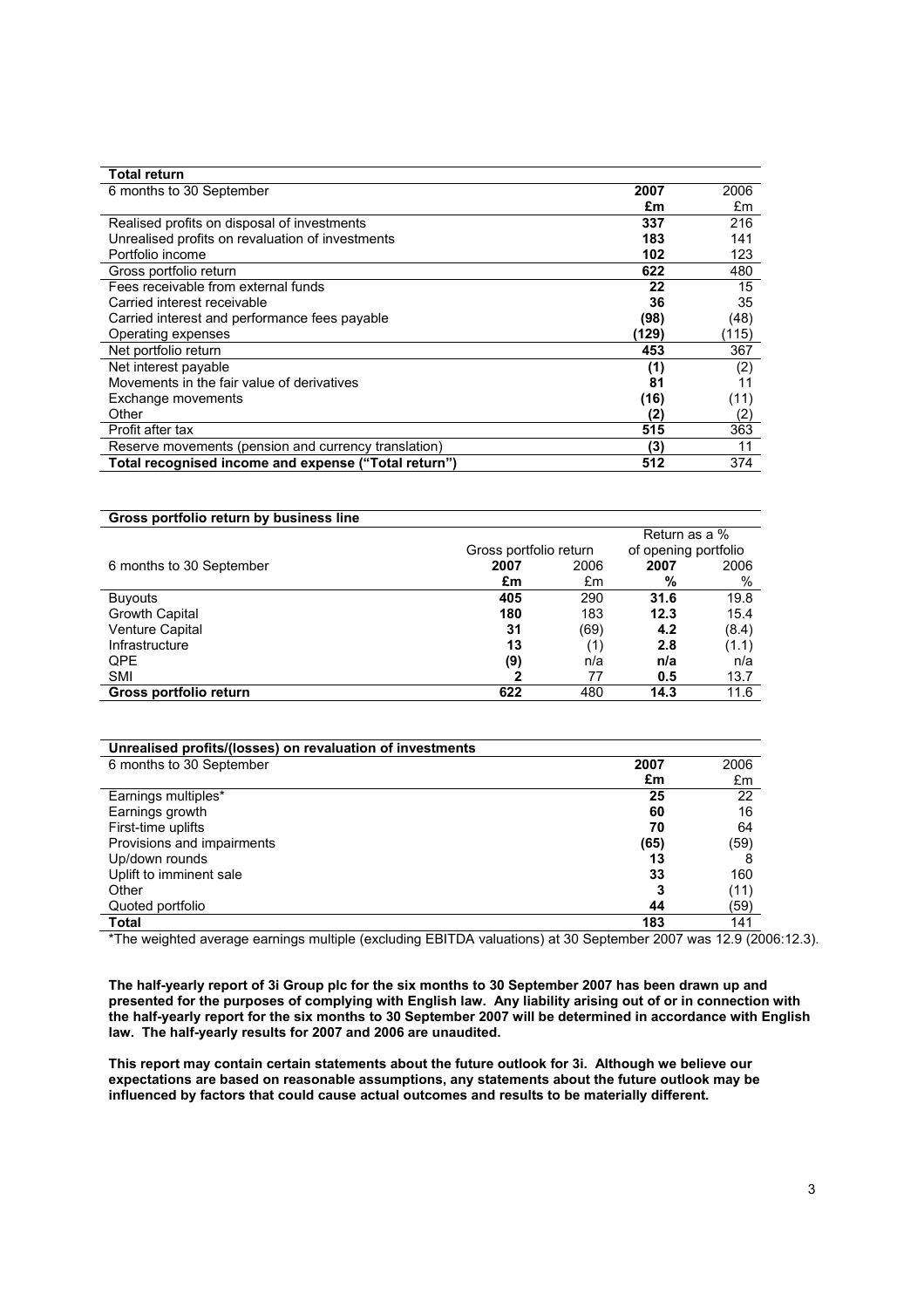### Chairman's statement

This has been a remarkable period for the private equity industry. High levels of activity through the spring and summer, especially in the very large buyout market, generated intense interest in the industry from well beyond the financial community. The dislocation in the financial markets that then occurred from July onwards also brought a fresh set of challenges.

3i has continued to perform well throughout this period, delivering a total return of £512 million for the six months to 30 September 2007. This represents a return of 12.0% on opening shareholders' funds, which compares with a FTSE All-Share return of 1.0% for the same period. Investment in the half year grew to £1,234 million with an especially strong contribution from our Growth Capital business, which invested £493 million.

The Group has also made further strategic progress, successfully launching two public companies in 2007. One of these, 3i Infrastructure Limited, is now a FTSE 250 company. The other, 3i Quoted Private Equity Limited, is a £400 million company designed to bring 3i's unique style of investing to smaller public companies. These and other initiatives, such as our new 3i India Infrastructure Fund, launched in September, will not only broaden the spread of our activities but also provide a source of earnings for our shareholders.

The Directors have approved an interim dividend of 6.1p per ordinary share up from 5.8p last year.

The Group's continuing commitment to capital efficiency was demonstrated in the period with a total of £872 million returned to shareholders. This was achieved through a bonus issue of listed B shares (£808 million) and the purchase and subsequent cancellation of ordinary shares under the buyback authority granted by shareholders at the AGM in July 2007 (£64 million).

3i's financial strength, values and approach have continued to serve us well in a time when markets have been turbulent and the role of private equity has been debated. The Company has been at the vanguard of transparency and disclosure in the industry for many years, benchmarking our performance against our FTSE 100 peers as well as the best in the private equity industry. This, combined with our approach to corporate responsibility, has meant that we have been able to actively and confidently engage in the debate.

We therefore welcomed the review undertaken by Sir David Walker, who is due to report later this month. As a member of his advisory group, I have been particularly keen to assist Sir David in his objective of satisfying legitimate interests without placing too great a burden on the private equity industry, and portfolio companies it supports.

In July we were delighted to welcome Will Mesdag to the Board. Will, who is based in the United States, is currently the Managing Partner of Red Mountain Capital Partners LLC. As a former Partner and Managing Director of Goldman, Sachs & Co., he has worked in the USA, the UK and Germany and co-founded Goldman, Sachs's Capital Markets Group, its Asset Securitization Group and its European Financial Institutions Group. He therefore brings a wide and highly-relevant range of experience to 3i.

On behalf of the Board I would like to pay a special tribute to Tony Brierley, who retires from the Group in January 2008. Tony has made a tremendous contribution to 3i over his 24 years with the Company, and his support to me personally in ensuring the smooth operation of the Board has been invaluable. Tony's successor, Kevin Dunn, joined 3i from General Electric in October where he was a Senior Managing Director in GE's Commercial Finance division.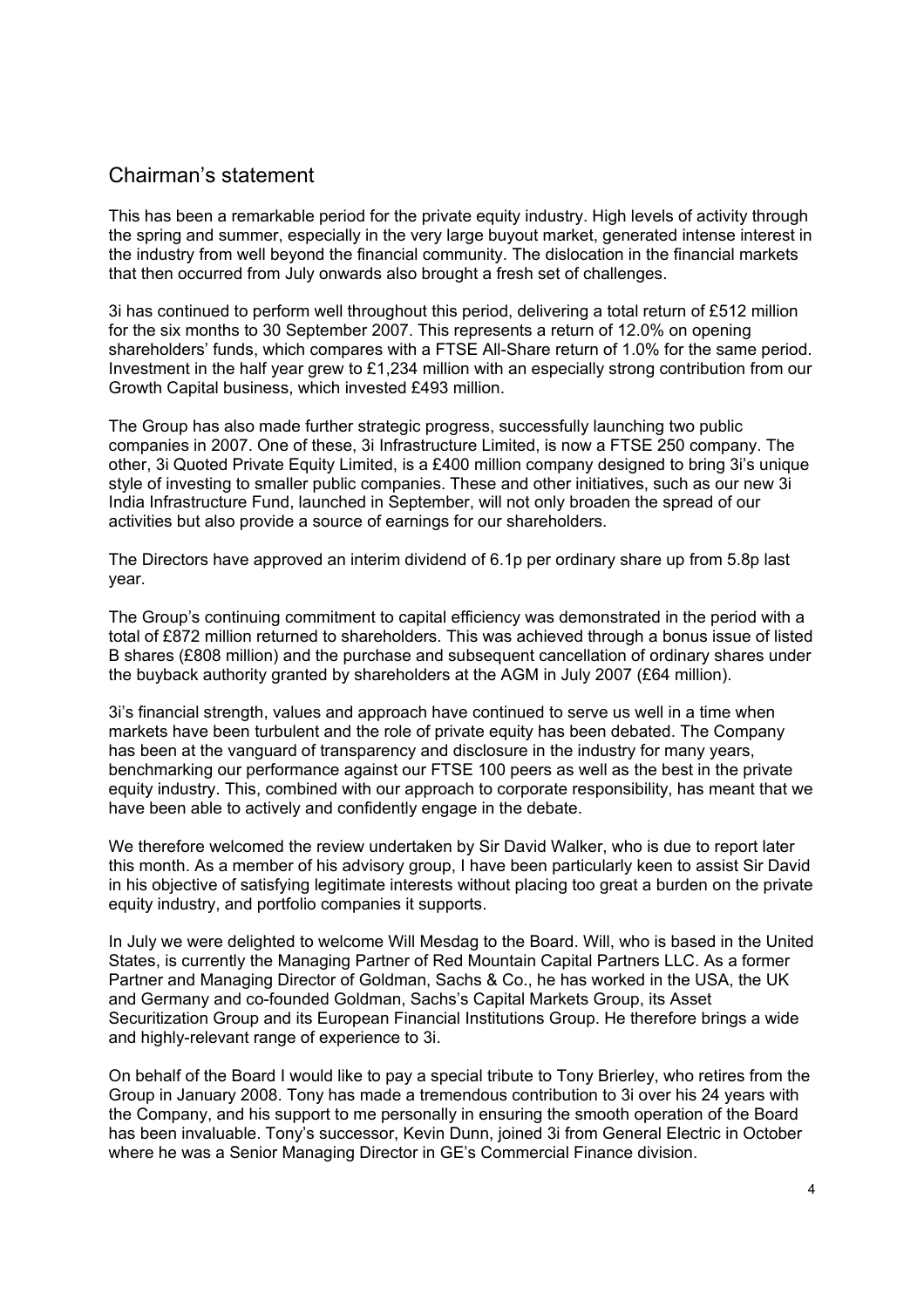In summary, 3i has delivered another strong financial performance in the half year and made further strategic progress. The outlook is particularly difficult to predict. However, the broadening of our asset classes, our continued geographical development and an absolute focus on highquality investment not only help to generate growth but also provide a robust position from which to deal with more challenging market conditions.

#### **Baroness Hogg**

Chairman 7 November 2007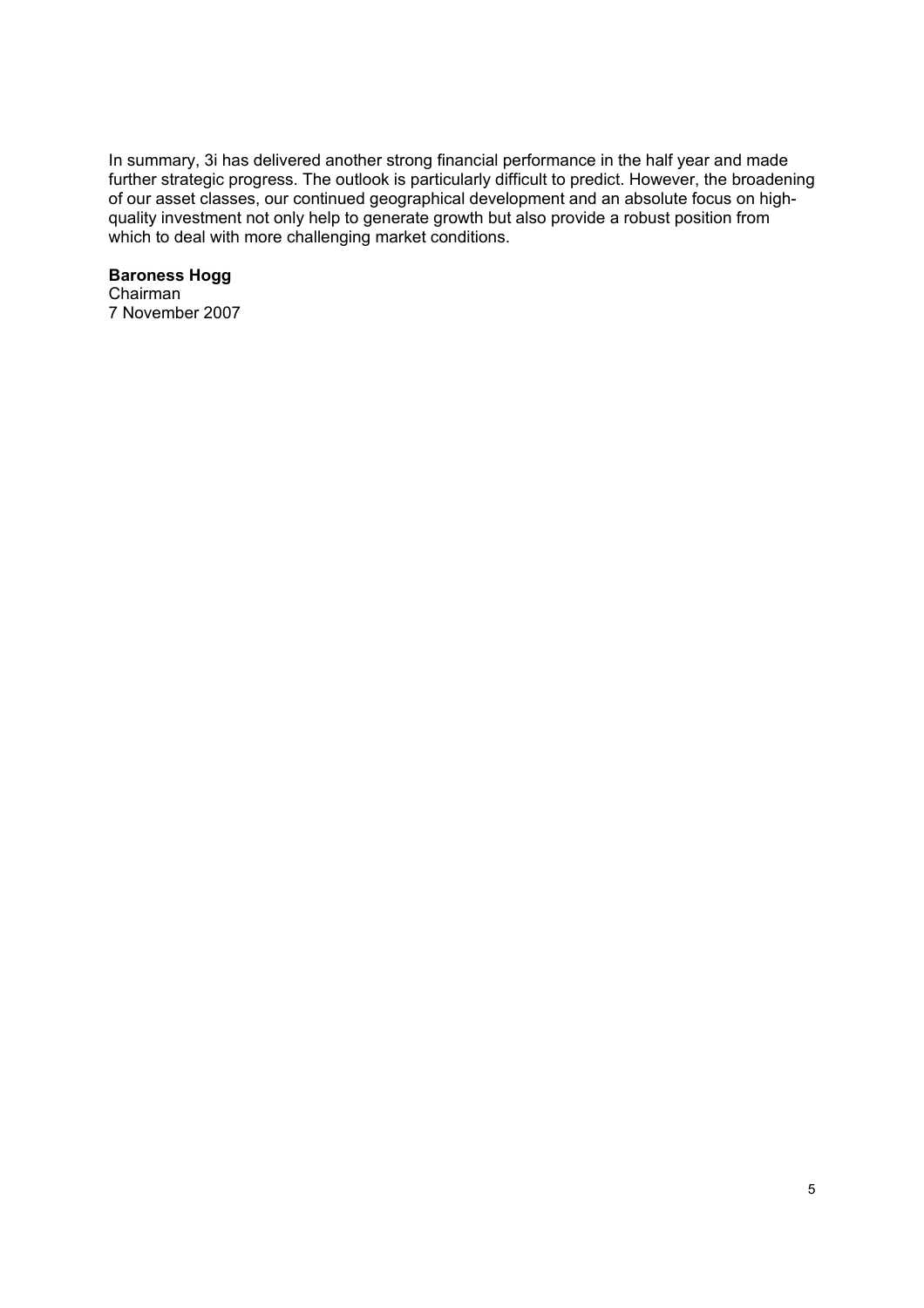## Chief Executive's statement

#### **Our purpose:**

to provide quoted access to private equity returns.

#### **Our vision:**

to be the private equity firm of choice:

- operating on a world-wide scale;
- producing consistent market-beating returns;
- acknowledged for our partnership style; and
- winning through our unparalleled resources.

#### **Our strategy:**

- to invest in high-return assets;
- to grow our assets and those we manage on behalf of third parties;
- to extend our international reach, directly and through investing in funds;
- to use our balance sheet and resources to develop existing and new business lines; and
- to continue to build our strong culture of operating as one company across business lines, geographies and sectors.

I am pleased to be able to report a strong set of half-year results, which evidence further progress in the delivery of 3i's strategy. Returns are strong; investment is significantly increased and our mix of geographies and asset classes continues to broaden.

Further milestones in our strategic development were achieved; the listing of 3i Quoted Private Equity Limited, the launch of our first Indian infrastructure fund and the first investment by our recently established New York Growth Capital team. Both our Venture Capital and SMI businesses continued their successful programmes to reduce the number of older investments.

Total return of £512 million for the first six months was 12.0% of opening shareholders' funds, comparing well with £374 million and 9.3% for the equivalent period a year ago. This strong return was built on further excellent realisations, another exceptional result from our Buyouts business, and a very strong contribution from our Growth Capital business. Our Venture Capital business showed some progress, albeit that accounting returns were below our long-term cashto-cash targets. Modest returns from our Infrastructure and QPE businesses were largely reflective of the start-up status of their funds and resulting long-cash positions. At the Group level, the movement in the fair value of derivatives contributed £81 million (2006: £11 million) to total return.

The level of new investment at £1,234 million was significantly higher than the £589 million invested in the first half of last year. This reflects an increase in average deal size across our existing business lines as well as our initial investment of £181 million in 3i Quoted Private Equity Limited and a seed investment of £56 million in our recently launched 3i India Infrastructure Fund. Both our Buyouts and Growth Capital businesses were very active in terms of new investments, with Growth Capital at £493 million more than doubling last year's £198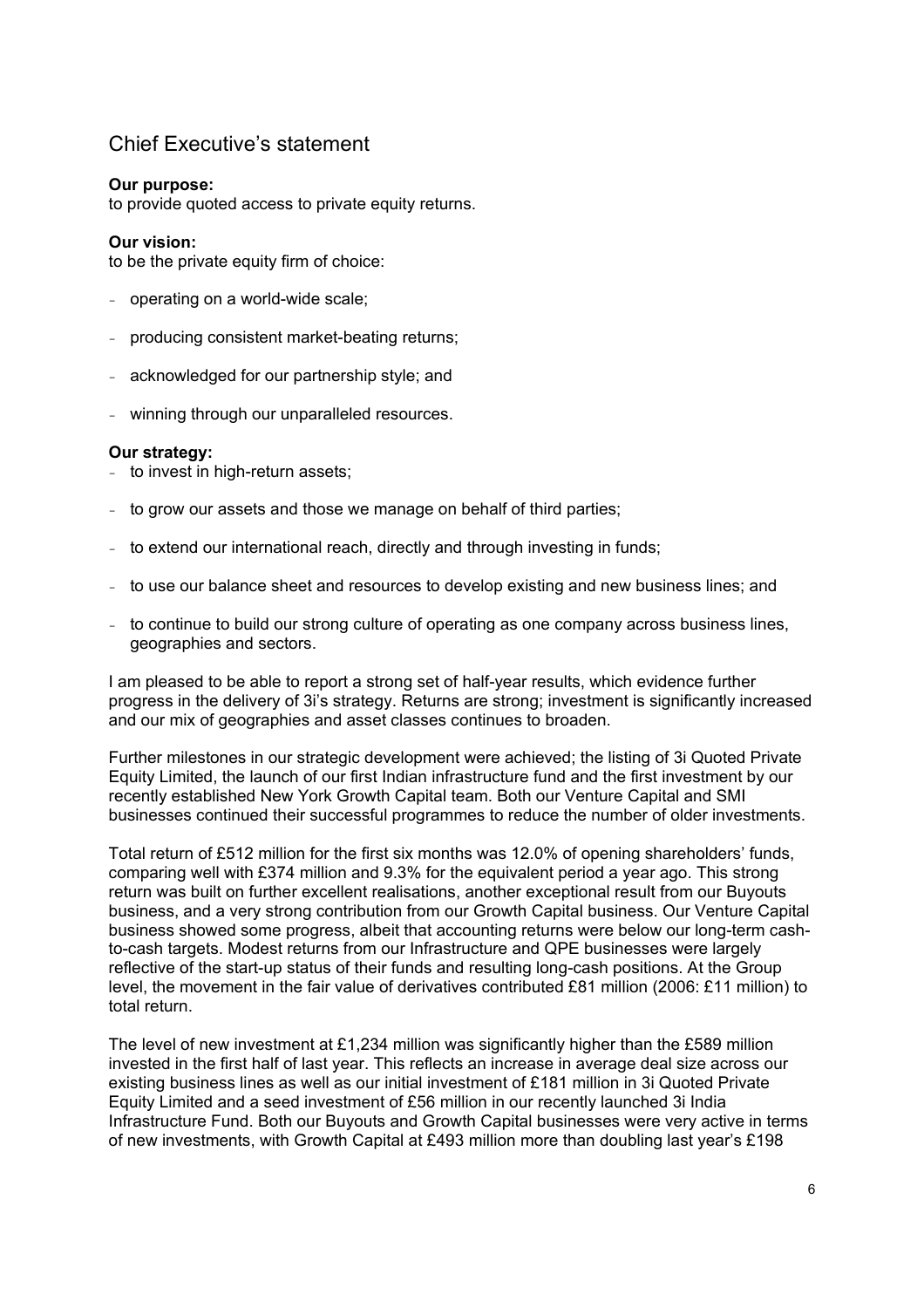million, and the Buyout investment of £436 million being significantly ahead of £236 million in the first half of last year.

Realisations continued to be strong at £1,044 million (2006: £849 million) with Buyouts again generating significant gains on disposal, by presenting attractive assets to receptive markets. The average uplift to opening book value achieved across all realisations was 48%, delivering realised profits of £337 million, significantly ahead of last year's £216 million. Unrealised profits remained strong at £183 million (2006: £141 million).

An important element of our strategy is to grow assets under management, whether directly or through managed or advised funds. This is being achieved by increasing the diversity of the geographies and asset classes where 3i is now active, as well as progressively increasing the average size of our investments. At the end of the half year, our assets under management were some £8.2 billion, up from £7.0 billion a year ago. Our assets in Asia represented some 10% of 3i's portfolio of investment assets (2006: 5%) and the average size of the Group's new investments was £32 million compared to £16 million a year ago.

From time-to-time markets go through periods of adjustment. As a result of the sub-prime crisis in the USA, the external environment for both 3i and its investee companies changed significantly from the middle of July. 3i Group itself has a strong financial position with significant liquid resources. However the possible effects on consumer and business confidence have yet to be fully played out in terms of effects on corporate profits and the wider M&A markets.

For some 18 months our Buyouts business had been anticipating that the levels of leverage available on new transactions would adjust downwards. In the event, the change has been triggered by factors extraneous to the leveraged debt markets themselves. Leverage multiples on new transactions are, as expected, generally falling, but it is too soon to judge at what level the leveraged finance markets will ultimately settle or over what period the necessary adjustments will take place. As previously anticipated, the very high levels of realisations recently achieved are likely to reduce over the coming period, not least due to the relative immaturity of our portfolios. In the near term levels of new investment within our Buyouts business may be lower than otherwise. However, so far, our Growth Capital business continues its recent strong momentum.

Any effects of changes in the wider economy on our own portfolio have so far been hard to determine. Our returns model has been built on the critical selection of new investment opportunities and active engagement with management teams to deliver value during the period of 3i's involvement. I remain confident that our highly-focused approach can deliver cash-tocash returns consistent with our through-the-cycle targets.

Given the broad spread of our investment business, and the strong capabilities we are building across the world, 3i faces this potentially more challenging environment from a substantially stronger position than in previous cycles. I look forward to reporting further progress in the delivery of our strategy at the end of the financial year.

**Philip Yea**  Chief Executive 7 November 2007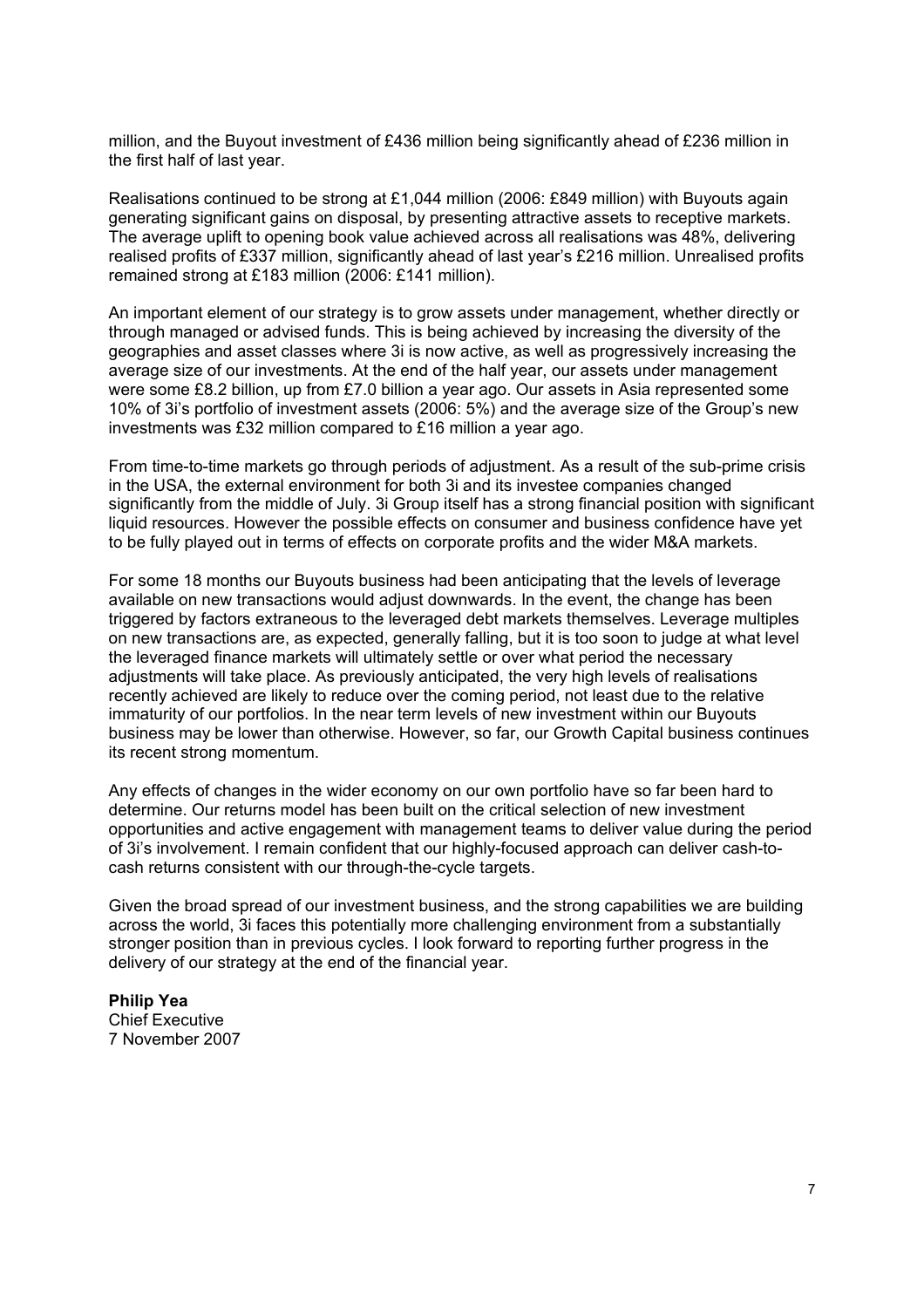### Business review

#### **Group measures**

#### **The key Group financial performance measures are:**

Total return

Gross portfolio return

Cost efficiency

Gearing

Net asset value growth

Business activity

#### **Group overview**

The Group continues to invest in building its capabilities and is now managing and advising funds with a value of £8,183 million (2006: £7,033 million). This 16% increase has been delivered through new investment and significant value growth in 3i's direct portfolio, as well as the raising of new external funds.

Realisation proceeds from the portfolio exceeded  $£1$  billion for the second consecutive sixmonth period as the Group continued its strategy of selling actively in receptive markets.

The Group also continued to broaden its investment activities across asset classes and geographies. New investment totalled £1,234 million (2006: £589 million) and 28 new companies were added to the portfolio (2006: 33 companies).

With increasing deal size across each of the Growth Capital, Buyouts and Venture Capital business lines, combined with the £181 million investment in 3i Quoted Private Equity Limited, the Group's direct investment exceeded realisation proceeds by £190 million (2006: net divestment of £260 million).

#### **Investment**

The average size of new portfolio company investment increased to £32 million compared to £16 million a year earlier. In the Growth Capital business line, the strategy to target larger transactions has led to substantial growth in investment to £493 million (2006: £198 million). Buyout investment also increased, with several large deals in continental Europe completed in the period.

3i invested £56 million of a total commitment of \$250 million to the 3i India Infrastructure Fund, which announced its first close in September 2007. 3i is the nominated investment adviser to the new fund, which has also received a commitment of \$250 million from 3i Infrastructure Limited.

In June 2007 3i invested £181 million in 3i Quoted Private Equity Limited, a new investment vehicle listed on the London Stock Exchange. 3i Quoted Private Equity Limited successfully raised £400 million, including 3i's investment, to invest in European quoted assets as advised by 3i's QPE team.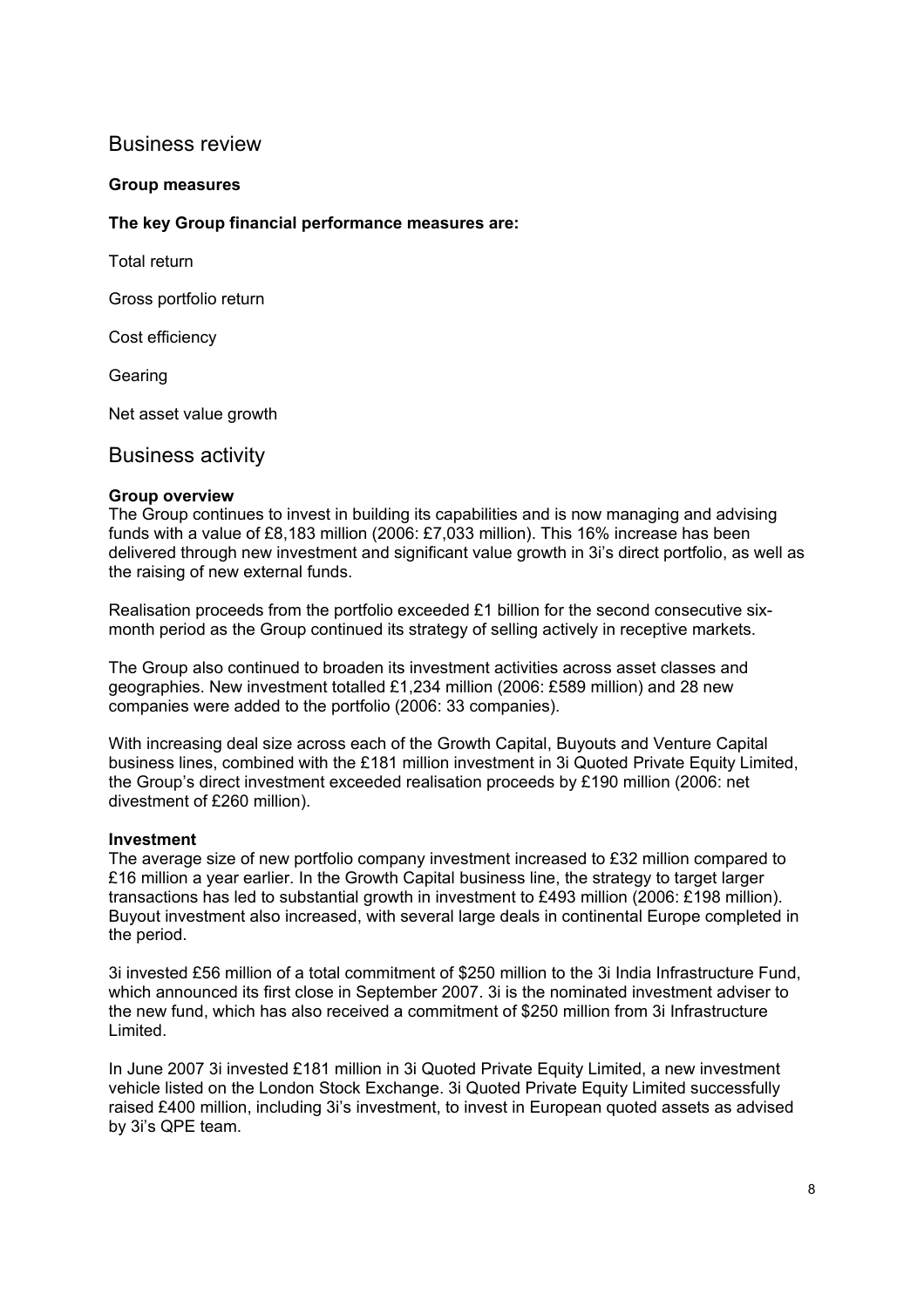| Table 1: Investment by business line and geography (£m) |             |      |      |           |              |                          |      |                          |                      |      |              |      |
|---------------------------------------------------------|-------------|------|------|-----------|--------------|--------------------------|------|--------------------------|----------------------|------|--------------|------|
|                                                         | Continental |      |      |           |              |                          |      |                          |                      |      |              |      |
|                                                         | Europe      |      | UK   |           | Asia         |                          | US   |                          | <b>Rest of World</b> |      | <b>Total</b> |      |
| 6 months to<br>30 September                             | 2007        | 2006 | 2007 | 2006      | 2007         | 2006                     | 2007 | 2006                     | 2007                 | 2006 | 2007         | 2006 |
| <b>Buyouts</b>                                          | 294         | 128  | 141  | 106       |              |                          |      |                          |                      | 2    | 436          | 236  |
| Growth Capital                                          | 206         | 116  | 207  | $(3)^{*}$ | 52           | 85                       | 27   | $\overline{\phantom{0}}$ |                      | -    | 493          | 198  |
| <b>Venture Capital</b>                                  | 11          | 10   | 17   | 34        | $\mathbf{2}$ | $\overline{\phantom{0}}$ | 33   | 76                       | $\mathbf{2}$         | 9    | 65           | 129  |
| Infrastructure                                          |             |      | 2    | 10        | 56           |                          |      |                          |                      |      | 58           | 10   |
| QPE                                                     |             | -    | 182  | 14        | -            |                          |      |                          |                      |      | 182          | 14   |
| <b>SMI</b>                                              |             |      | -    |           | -            |                          |      |                          |                      |      |              | 2    |
| <b>Total</b>                                            | 511         | 255  | 549  | 162       | 110          | 85                       | 60   | 76                       | 4                    | 11   | 1.234        | 589  |

\*Growth Capital figures previously included Infrastructure and QPE. The 2006 figures in this Business review have been restated to reflect this. UK investment in Growth Capital in 2006 was negative due to a syndication of an earlier investment.

#### **Realisation proceeds**

A number of large buyout assets sold in the first quarter gave rise to substantial uplifts over book value. As well as benefiting the Group's cash flow, these disposals have delivered distributions of over £200 million to investors in 3i's managed buyout funds. The buoyant market conditions experienced at the beginning of the year have moderated recently as a result of uncertainty in leveraged finance markets.

Realisation proceeds from Growth Capital, although slightly lower than the previous year, continued to be generated across a good balance of UK and continental European assets. Venture Capital realisations picked up markedly from 2006 following disposals from the German early stage technology portfolio.

SMI, the operation set up to realise value from small and often illiquid assets from older investment vintages, generated proceeds of £71 million (2006: £118 million), leaving the remaining SMI portfolio valued at £312 million (2006: £504 million) or 6% (2006: 12%) of the total portfolio.

| Table 2: Realisation proceeds by business line and geography (£m) |               |                              |      |      |      |      |      |                |       |      |              |      |
|-------------------------------------------------------------------|---------------|------------------------------|------|------|------|------|------|----------------|-------|------|--------------|------|
|                                                                   | Continental   |                              |      |      |      |      |      | <b>Rest of</b> |       |      |              |      |
|                                                                   | <b>Europe</b> |                              | UK   |      | Asia |      | US   |                | World |      | <b>Total</b> |      |
| 6 months to<br>30 September                                       | 2007          | 2006                         | 2007 | 2006 | 2007 | 2006 | 2007 | 2006           | 2007  | 2006 | 2007         | 2006 |
| <b>Buyouts</b>                                                    | 202           | 171                          | 338  | 217  |      |      |      |                |       |      | 540          | 388  |
| <b>Growth Capital</b>                                             | 128           | 165                          | 132  | 111  | 13   | 37   | -    |                |       |      | 273          | 313  |
| <b>Venture Capital</b>                                            | 55            | 6                            | 32   | 5    | 4    | -    | 20   | 15             |       | -    | 111          | 26   |
| Infrastructure                                                    | 6             | -                            | 26   | 4    |      |      |      |                |       |      | 32           | 4    |
| QPE                                                               |               | $\qquad \qquad \blacksquare$ | 17   |      |      |      |      |                |       |      | 17           |      |
| <b>SMI</b>                                                        | 8             | 26                           | 63   | 92   |      |      |      |                |       |      | 71           | 118  |
| <b>Total</b>                                                      | 399           | 368                          | 608  | 429  | 17   | 37   | 20   | 15             |       |      | 1.044        | 849  |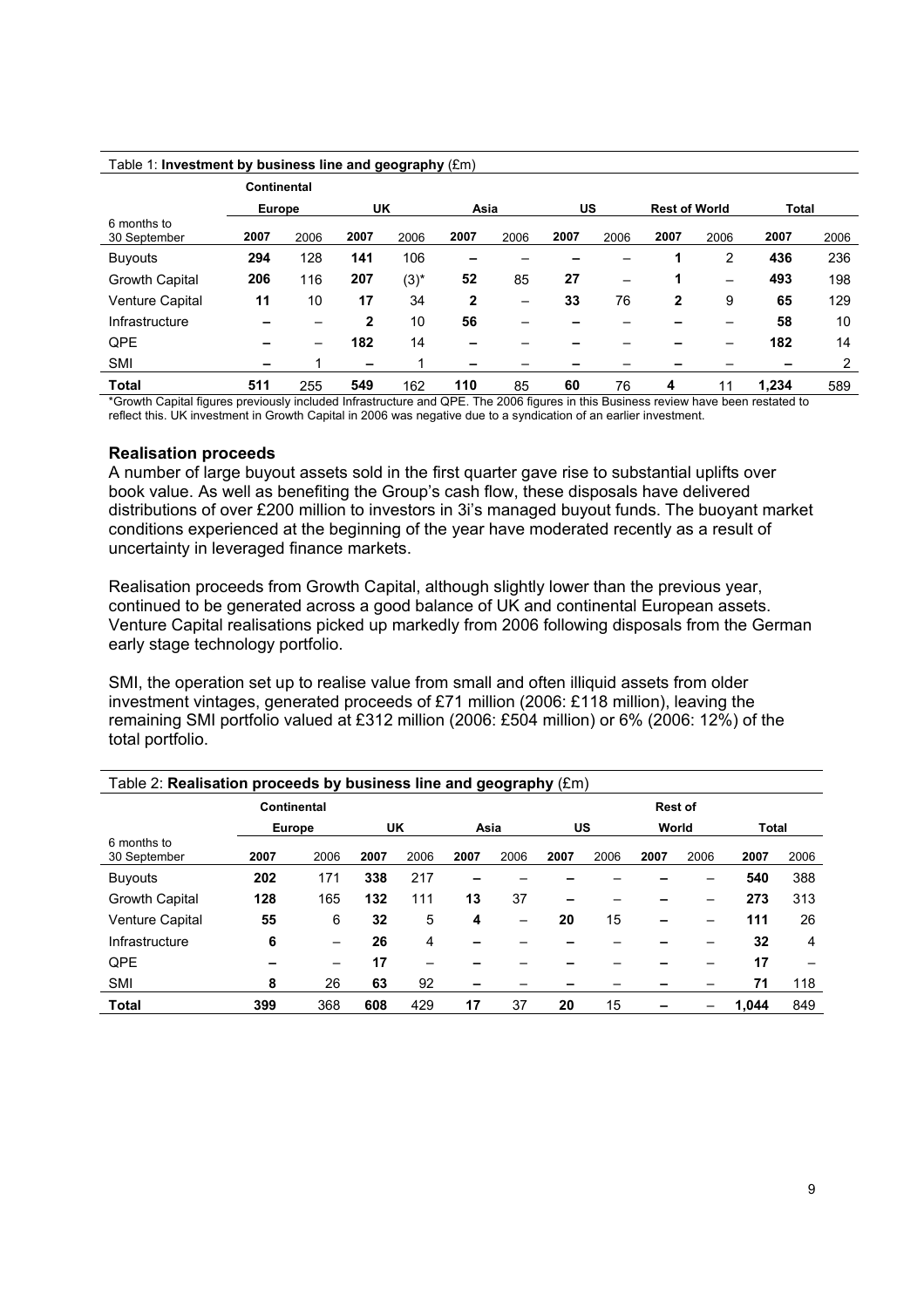### **Assets under management**

Assets under management have increased by 16% to £8,183 million (2006: £7,033 million). At 30 September 2007, co-investment funds accounted for £2,451 million (2006: £2,859 million) of third-party funds under management and external quoted funds £602 million (2006: £nil).

The 3i directly-owned portfolio increased in value to £5,130 million (2006: £4,174 million) following an increase in Growth Capital investment, combined with 3i's direct investment in 3i Infrastructure Limited and 3i Quoted Private Equity Limited.

Continental European assets remain the largest geographic concentration within the portfolio at 45% (2006: 48%). Investment in India and China has led to the Asian portfolio increasing to £497 million or 10% of the total portfolio (2006: £210 million, 5%).

| Table 3: Assets under management $(\text{Em})$ |       |       |
|------------------------------------------------|-------|-------|
| as at 30 September                             | 2007  | 2006  |
| 3i direct portfolio                            | 5.130 | 4,174 |
| Managed co-investment funds                    | 2.451 | 2,859 |
| Advised guoted funds                           | 602   |       |
| <b>Total</b>                                   | 8.183 | 7.033 |

| Table 4: 3i direct portfolio value by business line and age (£m) |           |           |           |         |           |       |       |
|------------------------------------------------------------------|-----------|-----------|-----------|---------|-----------|-------|-------|
| as at                                                            |           |           |           |         |           |       |       |
| 30 September                                                     | Up to 1yr | $1-3$ vrs | $3-5$ vrs | 5-7 vrs | Over 7yrs | 2007  | 2006  |
| <b>Buyouts</b>                                                   | 653       | 774       | 65        | 16      | 63        | 1,571 | 1,534 |
| Growth Capital                                                   | 769       | 622       | 214       | 185     | 64        | 1.854 | 1.201 |
| <b>Venture Capital</b>                                           | 137       | 309       | 110       | 66      | 93        | 715   | 826   |
| Infrastructure                                                   | 479       |           | 23        |         |           | 502   | 96    |
| QPE                                                              | 174       | 2         |           |         |           | 176   | 13    |
| SMI                                                              |           | 4         | 9         | 27      | 271       | 312   | 504   |
| <b>Total</b>                                                     | 2.213     | 1.711     | 421       | 294     | 491       | 5,130 | 4,174 |
| 2007 percentage                                                  | 43%       | 33%       | 8%        | 6%      | 10%       | 100%  |       |
| 2006 percentage                                                  | 27%       | 37%       | 13%       | 9%      | 14%       | 100%  |       |

| Table 5: Portfolio value by geography (£m) |       |       |
|--------------------------------------------|-------|-------|
| as at 30 September                         | 2007  | 2006  |
| <b>Continental Europe</b>                  | 2.331 | 1,984 |
| UK                                         | 1.962 | 1,645 |
| Asia                                       | 497   | 210   |
| US                                         | 321   | 319   |
| Rest of World                              | 19    | 16    |
| Total                                      | 5.130 | 4.174 |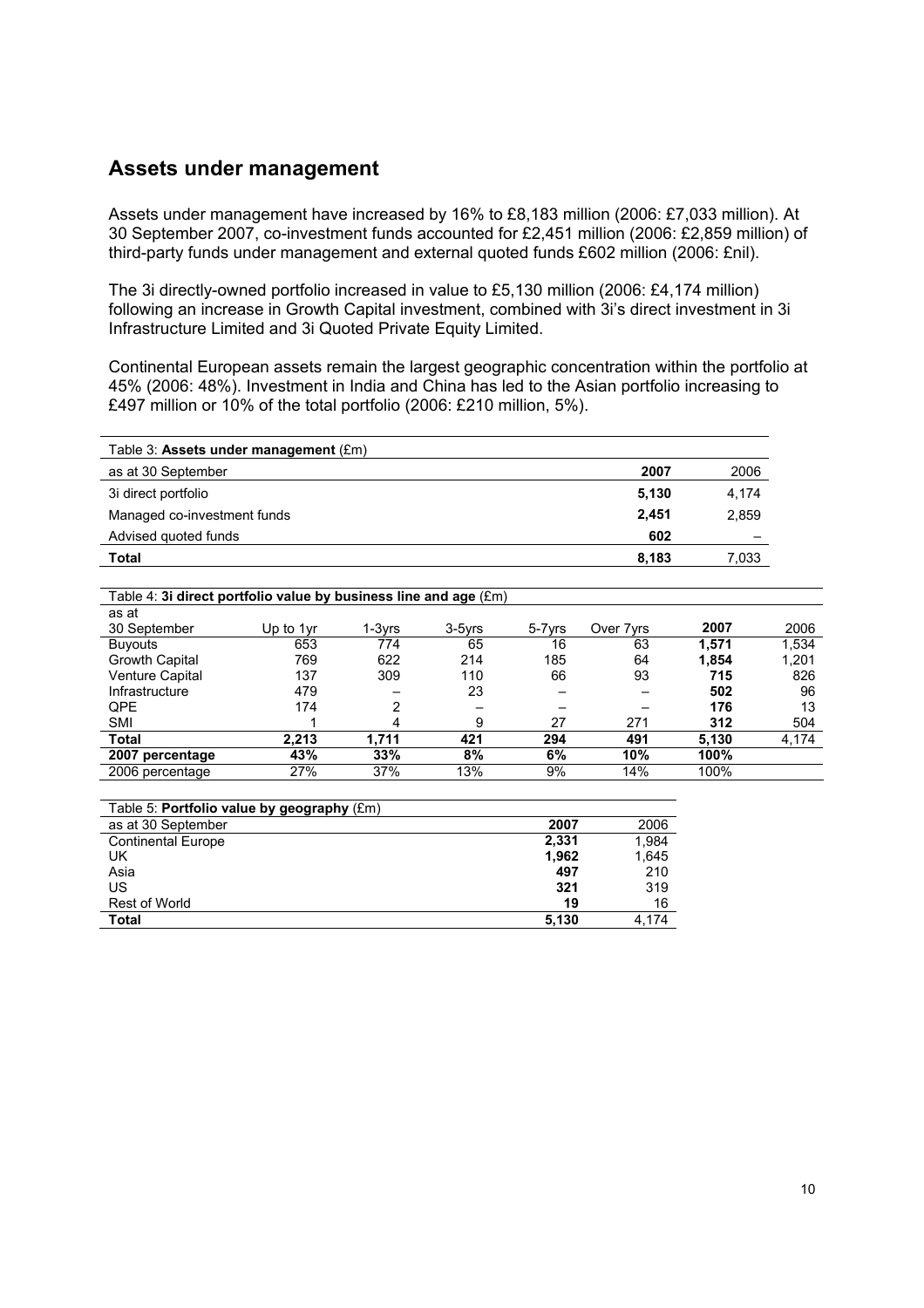### Group returns

#### **Total return**

Total return for the six months to 30 September 2007 was £512 million (2006: £374 million), which represents a 12.0% return on opening shareholders' funds (2006: 9.3%). The increase in total return was primarily due to a strong gross portfolio return of 14.3% of opening portfolio value (2006: 11.6%), combined with a positive movement in the fair value of derivatives of £81 million (2006: £11 million).

| Table 6: Total return                                |       |       |
|------------------------------------------------------|-------|-------|
| 6 months to 30 September                             | 2007  | 2006  |
|                                                      | £m    | £m    |
| Realised profits on disposal of investments          | 337   | 216   |
| Unrealised profits on revaluation of investments     | 183   | 141   |
| Portfolio income                                     | 102   | 123   |
| Gross portfolio return                               | 622   | 480   |
| Fees receivable from external funds                  | 22    | 15    |
| Carried interest receivable                          | 36    | 35    |
| Carried interest and performance fees payable        | (98)  | (48)  |
| Operating expenses                                   | (129) | (115) |
| Net portfolio return                                 | 453   | 367   |
| Net interest payable                                 | (1)   | (2)   |
| Movements in the fair value of derivatives           | 81    | 11    |
| Exchange movements                                   | (16)  | (11)  |
| Other                                                | (2)   | (2)   |
| Profit after tax                                     | 515   | 363   |
| Reserve movements (pension and currency translation) | (3)   | 11    |
| Total recognised income and expense ("Total return") | 512   | 374   |

#### **Gross portfolio return**

Gross portfolio return of £622 million (2006: £480 million) included another very strong contribution from the Buyouts business of £405 million, representing a 31.6% gross return on the opening Buyouts portfolio value (2006: £290 million, 19.8%).

Realised profits were very strong, representing an uplift of some 48% against opening value for those assets sold in the period.

Unrealised value growth contributed £183 million (2006: £141 million) to gross portfolio return. Earnings growth in the portfolio has remained robust.

Quoted value growth of £44 million (2006: £(59) million) was largely due to a £72 million uplift on the merger of a Eurofund V asset, Dockwise, with a quoted competitor, which offset losses on quoted Venture Capital stocks and the Group's investment in 3i Quoted Private Equity Limited.

Portfolio income at £102 million (2006: £123 million) represents a six-month yield on the opening portfolio of 2.3% (2006: 3.0%). This reduction arose from the disposal of several highyielding buyout investments, which has reduced interest income in the period, and reflects two large one-off redemption premiums received in the first half of 2006.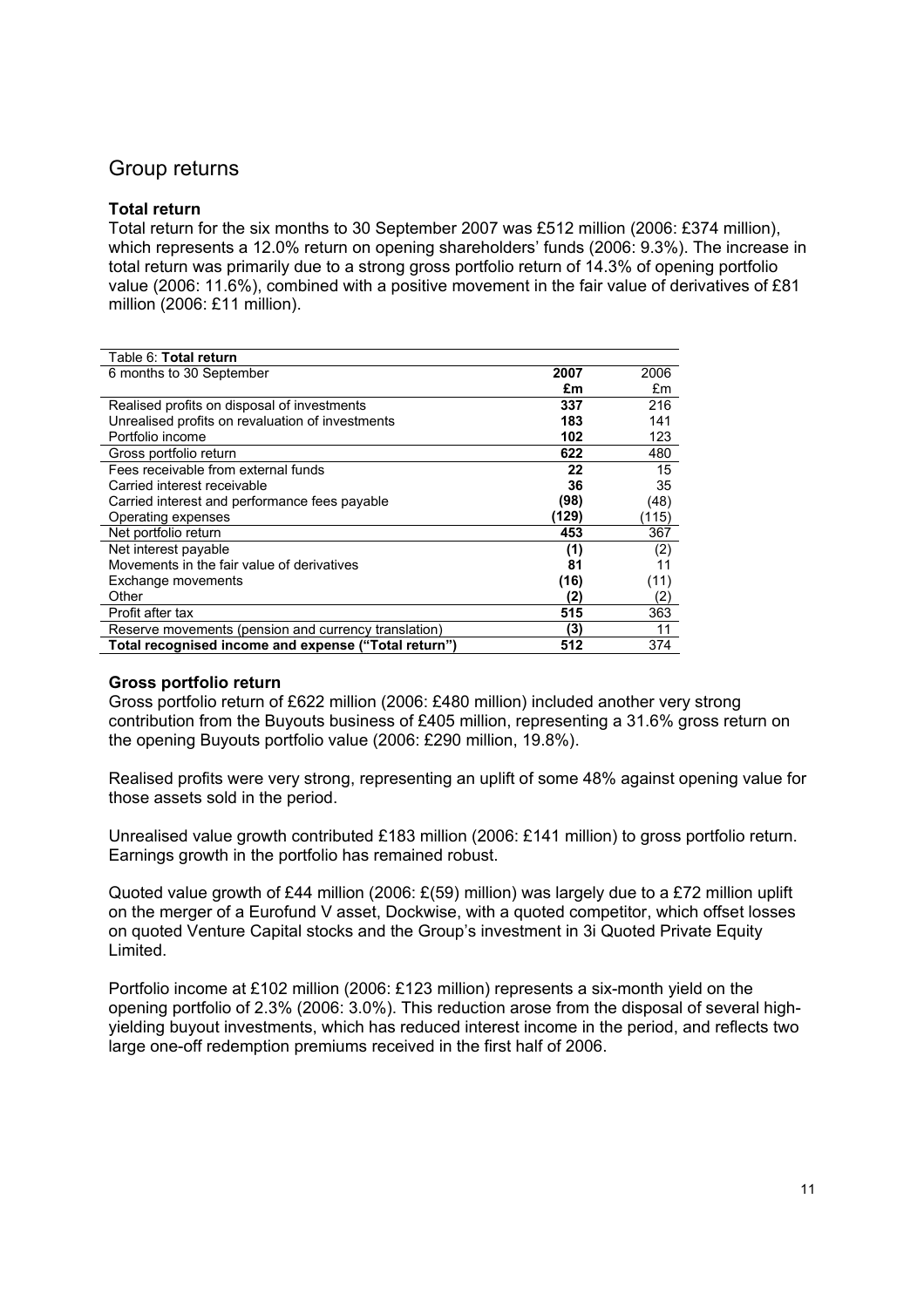| Table 7: Gross portfolio return by business line |                        |      |                      |       |
|--------------------------------------------------|------------------------|------|----------------------|-------|
|                                                  | Return as a %          |      |                      |       |
|                                                  | Gross portfolio return |      | of opening portfolio |       |
| 6 months to 30 September                         | 2007                   | 2006 | 2007                 | 2006  |
|                                                  | £m                     | £m   | %                    | $\%$  |
| <b>Buyouts</b>                                   | 405                    | 290  | 31.6                 | 19.8  |
| Growth Capital                                   | 180                    | 183  | 12.3                 | 15.4  |
| <b>Venture Capital</b>                           | 31                     | (69) | 4.2                  | (8.4) |
| Infrastructure                                   | 13                     | (1)  | 2.8                  | (1.1) |
| <b>QPE</b>                                       | (9)                    | n/a  | n/a                  | n/a   |
| <b>SMI</b>                                       |                        | 77   | 0.5                  | 13.7  |
| Gross portfolio return                           | 622                    | 480  | 14.3                 | 11.6  |

#### **Net portfolio return**

Net portfolio return is the return achieved after including fees receivable from external funds, net carried interest and operating expenses. This has grown to £453 million or 10.4% of opening portfolio value (2006: £367 million, 8.9%).

#### **Fees receivable from external funds**

Fees receivable from external funds, representing management and advisory fees, have increased to £22 million in the period (2006: £15 million). Management fees from Eurofund V, the €5 billion mid-market Buyout fund raised by the Group last year, have been receivable since July 2006. Advisory fees relating to 3i Infrastructure Limited were £4 million (2006: £nil).

#### **Carried interest**

Carried interest aligns the incentivisation of 3i's investment staff and the management teams in 3i's portfolio with the interests of 3i's shareholders and fund investors.

Carried interest receivable is related principally to the performance of 3i's Eurofunds where carry is earned once certain performance hurdles have been achieved. Some £9 million of carried interest receivable has been recorded on Eurofund V, which was 29% invested at 30 September 2007, and £36 million has been accrued across all buyout funds combined (2006: £35 million).

Carried interest and performance fees payable have increased. This reflects both the rise in absolute levels of gross portfolio return achieved and the increased proportion of total return being created from more recent vintages, where higher levels of carried interest participation were introduced in line with market practice.

| Table 8: Unrealised profits/(losses) on revaluation of investments |      |      |
|--------------------------------------------------------------------|------|------|
| 6 months to 30 September                                           | 2007 | 2006 |
|                                                                    | £m   | £m   |
| Earnings multiples*                                                | 25   | 22   |
| Earnings growth                                                    | 60   | 16   |
| First-time uplifts                                                 | 70   | 64   |
| Provisions and impairments                                         | (65) | (59) |
| Up/down rounds                                                     | 13   |      |
| Uplift to imminent sale                                            | 33   | 160  |
| Other                                                              |      | (11) |
| Quoted portfolio                                                   | 44   | (59) |
| Total                                                              | 183  | 141  |

\*The weighted average earnings multiple (excluding EBITDA valuations) at 30 September 2007 was 12.9 (2006:12.3).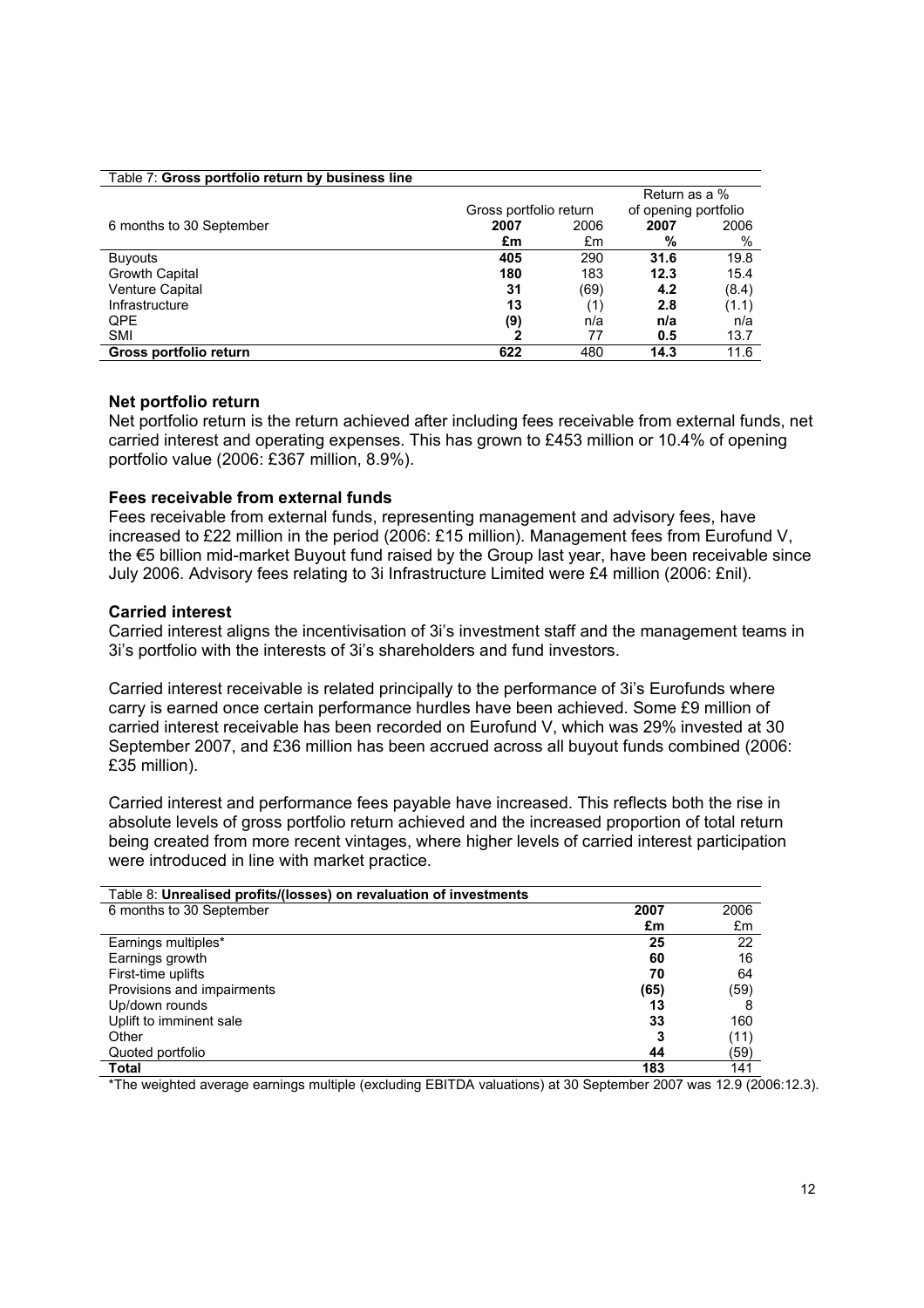| Table 9: Portfolio income                           |      |      |
|-----------------------------------------------------|------|------|
| 6 months to 30 September                            | 2007 | 2006 |
|                                                     | £m   | £m   |
| Dividends                                           | 34   | 35   |
| Income from loans and receivables                   | 57   | 81   |
| Fees receivable                                     | 11   |      |
| <b>Portfolio income</b>                             | 102  | 123  |
| Portfolio income/opening portfolio ("income yield") | 2.3% | 3.0% |

#### **Operating expenses**

Over the last two to three years, the Group has made significant investment in building new capabilities with a resulting increase in new investment, funds under management and operating expenses.

Last year the Group introduced a new performance measure for cost efficiency, being operating expenses (net of fund management and advisory fee income) as a percentage of opening portfolio value. The Group published a mid-term target of 4.5% per annum and a longer term objective of reducing this measure to 3.0% per annum.

On an annualised basis, the measure stood at 5.0% at 30 September 2007, compared with 5.3% for the year to 31 March 2007, reflecting the progress that has been made.

| Table 10: Cost efficiency                       |      |      |
|-------------------------------------------------|------|------|
| 6 months to 30 September                        | 2007 | 2006 |
|                                                 | £m   | £m   |
| Operating expenses                              | 129  | 115  |
| Fees receivable from external funds             | (22) | (15) |
| Net operating expenses                          | 107  | 100  |
| Net costs/opening portfolio ("cost efficiency") | 2.5% | 2.4% |

#### **Movements in fair value of derivatives**

Changes in 3i's share price during each accounting period have a direct impact on the fair value of the derivative element of 3i's €550 million 2008 Convertible Bond. During the six months to 30 September 2007, 3i's share price decreased from £11.36 to £9.97. As a consequence, the movement in the fair value of the equity derivative liability reduced, generating a gain of £69 million (2006: £4 million), which is the major contributory factor relating to the £81 million (2006: £11 million) gain in the income statement.

#### Group balance sheet

#### **Capital structure**

The Group's continuing commitment to capital efficiency was demonstrated in the period with a total of £872 million returned to shareholders.

This was achieved through a bonus issue of listed B shares (£808 million) and the purchase and subsequent cancellation of ordinary shares under the buyback authority granted by shareholders at the AGM in July 2007 (£64 million).

In June 2007, 3i Group plc issued a €500 million five year floating rate note, providing core funding for the Euro-denominated portfolio. On 6 July 2007, 3i Holdings plc repaid its £200 million floating rate bond on maturity, out of existing Group funds.

Net investment in the period further improved the Group's balance sheet effectiveness and at 30 September 2007 gearing was 30% (2006: 13%).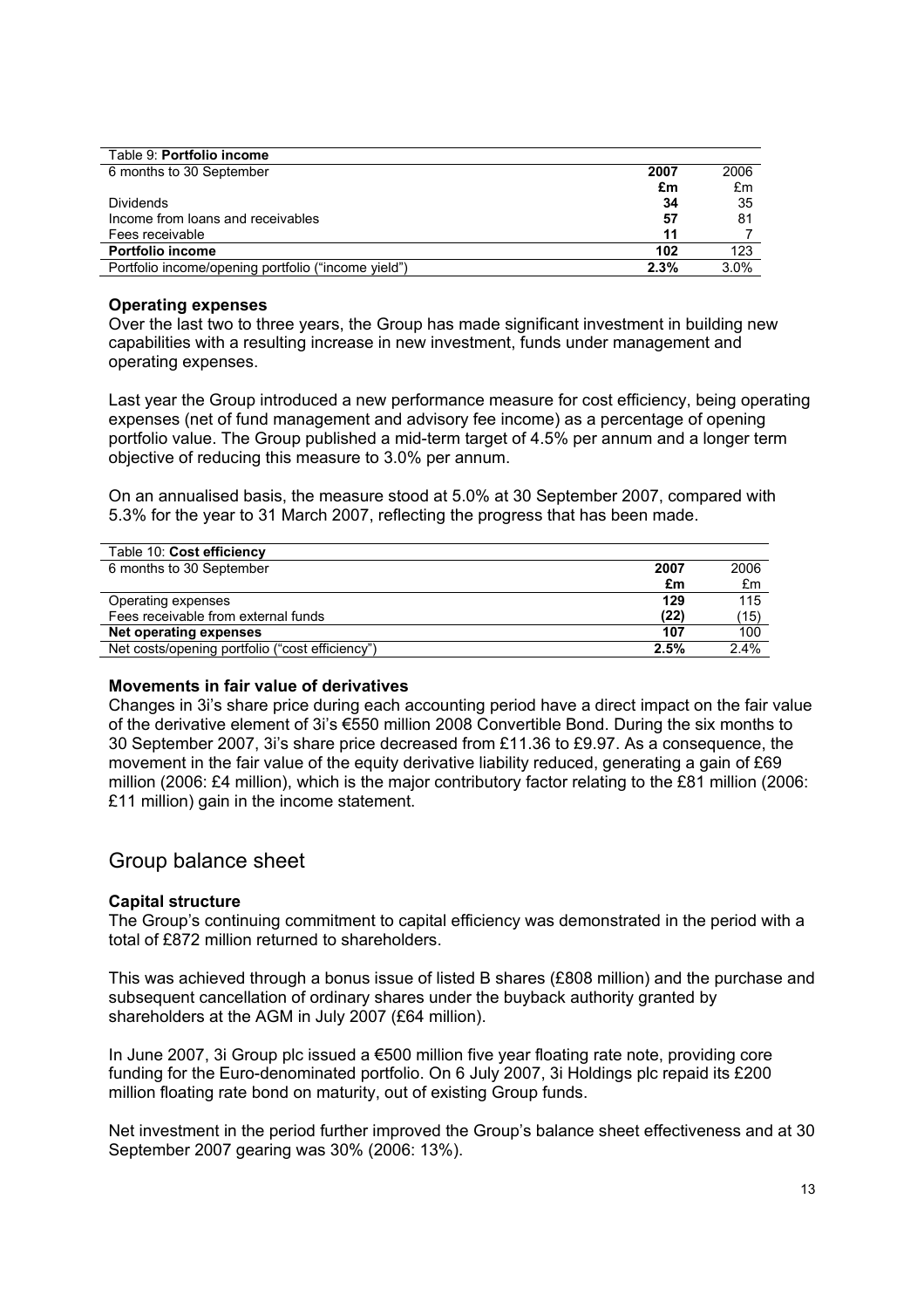| Table 11: Group balance sheet $(\text{Em})$ |         |       |
|---------------------------------------------|---------|-------|
| as at 30 September                          | 2007    | 2006  |
| Shareholders' funds                         | 3.844   | 3.648 |
| Net borrowings                              | (1.143) | (475) |
| Gearing                                     | 30%     | 13%   |
| Diluted net asset value per share           | £10.07  | £7.92 |

#### **Growth in diluted net asset value ("NAV")**

The Group's NAV per share increased by 8.0% over the six month period to £10.07 at 30 September 2007. The major contributor to this was the total return, which equated to 134p per share based on the fully diluted number of shares in issue.

The bonus issue of B shares and accompanying share consolidation in July 2007 had the effect of diluting NAV per share by 33p.

Deducting the final dividend of 10.3p per share, combined with a number of other small movements, led to a 75p overall increase in the period, and a 215p increase or 27% over the past 12 months.

### Risks and uncertainties

The principal risks and uncertainties faced by the Group are set out in the Risk Management section of the 3i Group Report and accounts 2007. This interim management report also refers to specific risks and uncertainties, and these should be viewed in conjunction with those principal risks.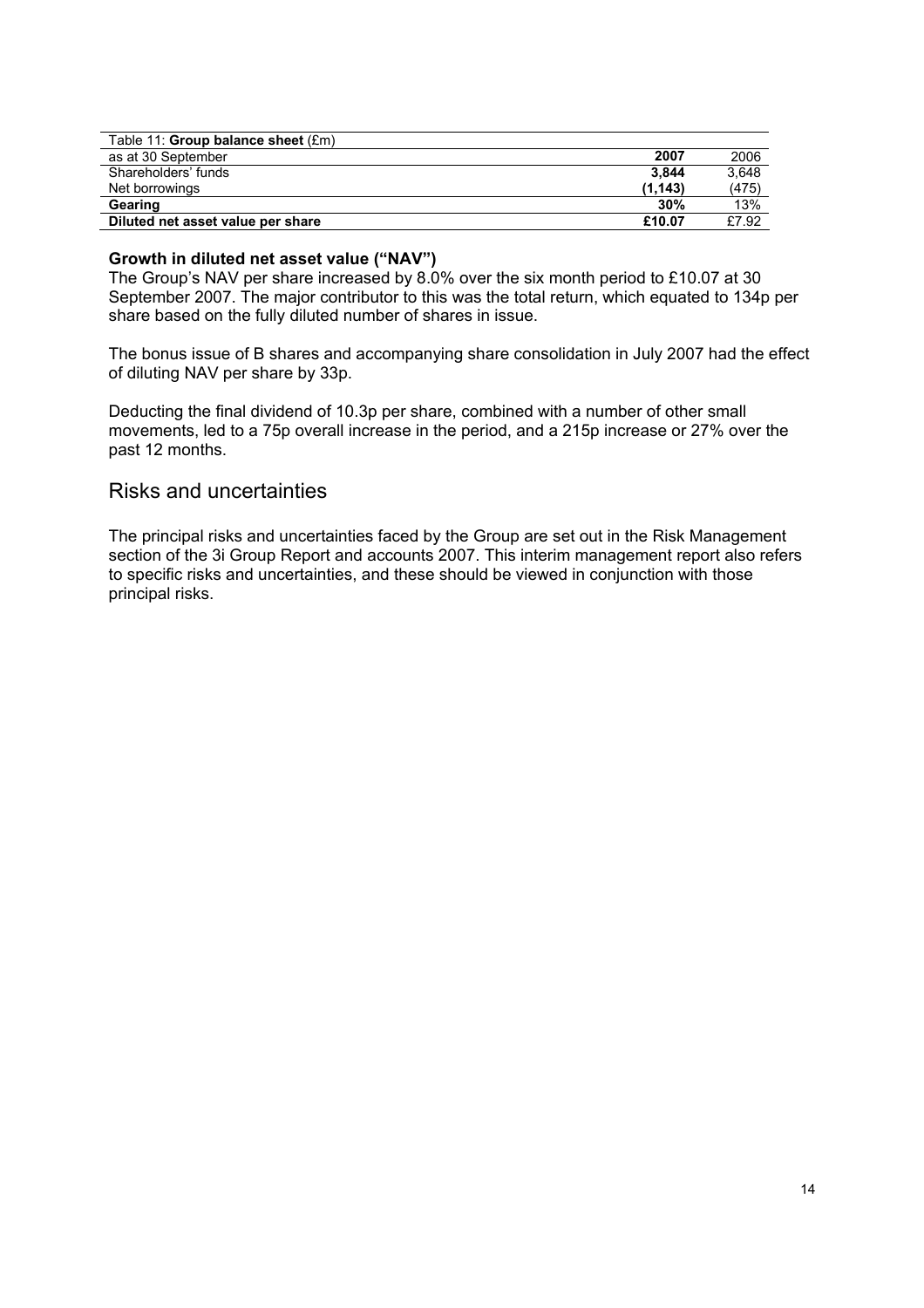### Business lines

#### **The key financial performance measures for our business lines are:**

Gross portfolio return Portfolio health Long-term IRRs by vintage

### Buyouts

#### **Returns**

**Gross portfolio return: £405 million, 31.6% of opening portfolio value (2006: 19.8%)**  Total realised profits of £256 million (2006: £76 million) were the main driver of the gross portfolio return from the Buyouts business line.

The business actively realised several large assets at significant uplifts over carrying value as the favourable market conditions experienced in the year to 31 March 2007 continued into the first quarter of this financial year. The largest realised profits were achieved on Care Principles (£66 million), Marken (£55 million) and HSS Hire Service (£45 million).

Dockwise, the first Eurofund V investment, was merged with a quoted competitor in May of this year and was the main contributor to total unrealised profits of £101 million (2006: £151 million).

Portfolio income of £48 million (2006: £63 million) has reduced in line with changes in the portfolio mix, with several high-yielding investments being sold in the last 12 months.

| Table 12: Returns from Buyouts $(\text{Em})$               |      |      |
|------------------------------------------------------------|------|------|
| 6 months to 30 September                                   | 2007 | 2006 |
| Realised profits over value on the disposal of investments | 256  | 76   |
| Unrealised profits on the revaluation of investments       | 101  | 151  |
| Portfolio income                                           | 48   | 63   |
| Gross portfolio return                                     | 405  | 290  |
| Fees receivable from external funds                        | 18   | 13   |

#### **Fund management fee income**

Fee income has increased in the period following the final close of Eurofund V, 3i's €5 billion mid-market buyout fund, in November 2006. The income stream from this new fund has offset a fall in income from earlier buyout funds which have reduced in size, following an extended period of strong realisation activity.

#### **Business activity**

Investment and divestment in the period were strong and produced a net cash inflow of over £100 million.

In highly competitive market conditions, the Buyouts business completed seven new investments across Europe, with a good sector spread. The largest of these investments were Eltel, the Nordic telecommunications company (£74 million), DEUTZ Power Systems, the German power supplier (£68 million), and Bestinvest, the UK-based provider of investment advice (£56 million).

| Table 13: Business activity – investment and divestment activity $(\text{Em})$ |       |       |
|--------------------------------------------------------------------------------|-------|-------|
| 6 months to 30 September                                                       | 2007  | 2006  |
| Realisation proceeds                                                           | 540   | 388   |
| Investment                                                                     | (436) | (236) |
| Net operational cash inflow                                                    | 104   | 152   |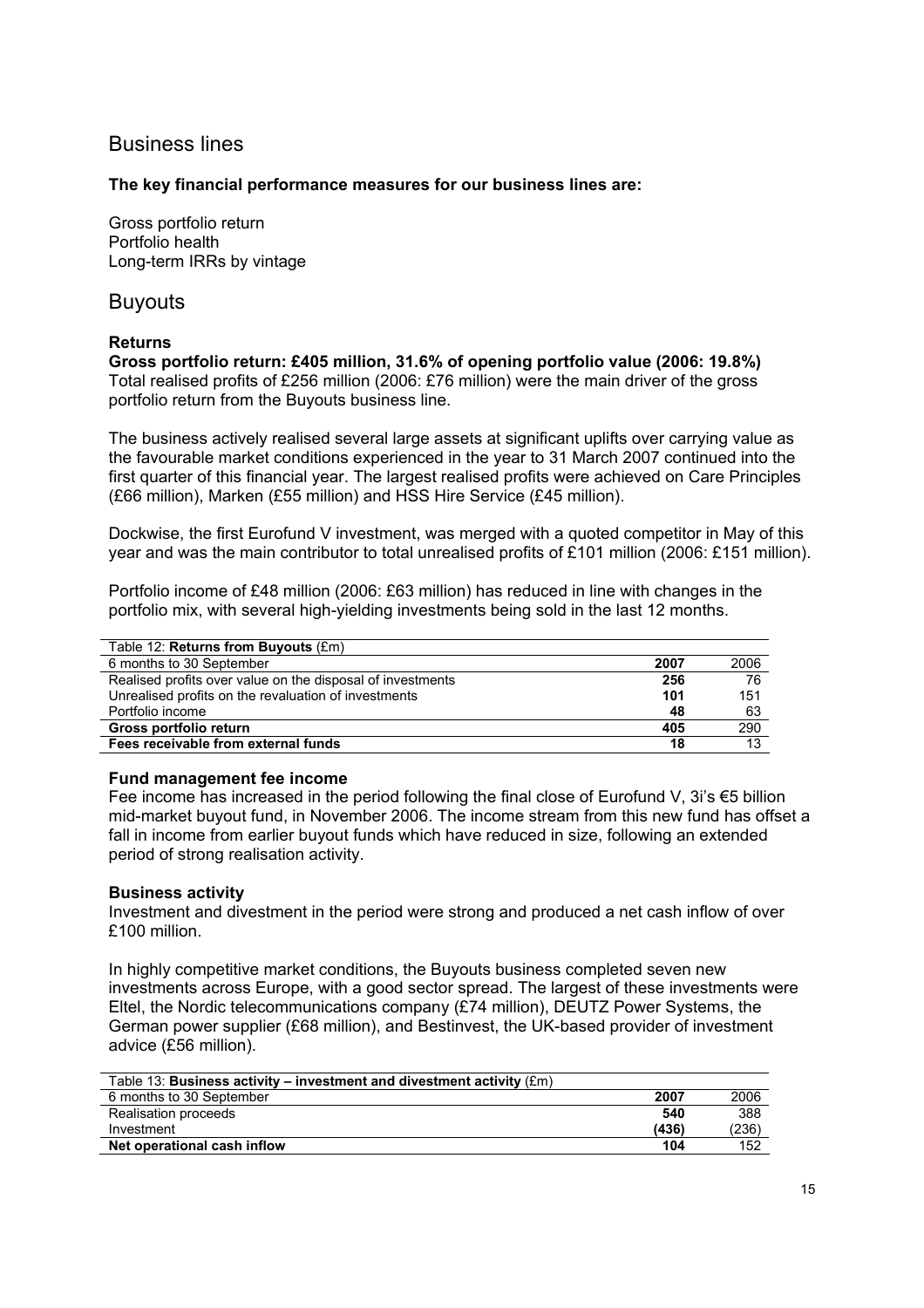#### **Significant developments after the period end**

In late October 2007, Telecity, a 2006 buyout, which was previously a 3i Venture Capital investment, was successfully floated on the London Stock Exchange at a capitalisation of £436 million, valuing 3i's stake, at that time, at £103 million, compared to the book value of £29 million at 30 September 2007.

In early November 2007, Coor Service Management, a 2004 Buyouts investment, was sold, subject to competition clearance, realising a projected uplift of £79 million over the 30 September 2007 book value.

#### **Portfolio health**

Since 2001, the aggregate level of provisions recognised is equivalent to 4% (2006: 3%) of cumulative investment to 30 September 2007, and the realised loss rate is 1% (2006: 1%).

#### **Long-term performance**

Realisations from recent investment vintages have helped to extend the successful track record of the Buyouts business. The vintages 2002 to 2006 have now all returned funds in excess of the original cost and in the case of the earlier vintages, 2002 and 2003, these have already returned more than twice the original cost. The cross-cycle cash-to-cash IRR target for Buyouts is 20%, which the business line is significantly exceeding, as table 14 shows.

| Table 14: Long-term performance       |            |        |               |            |           |
|---------------------------------------|------------|--------|---------------|------------|-----------|
| New investments made in the financial | Total      | Return | Value         | IRR to 30  | IRR to 30 |
| years ending 31 March                 | investment | flow   | remaining     | Sep        | Sep       |
| Vintage year                          | (£m)       | (£m)   | $(\text{Em})$ | 2007       | 2006      |
| 2007                                  | 477        | 96     | 480           | 33%        | n/a       |
| 2006                                  | 463        | 478    | 405           | 50%        | 12%       |
| 2005                                  | 337        | 645    | 200           | <b>59%</b> | 50%       |
| 2004                                  | 301        | 505    | 48            | 34%        | 29%       |
| 2003                                  | 265        | 662    | 33            | 50%        | 50%       |
| 2002                                  | 186        | 441    | 8             | 61%        | 61%       |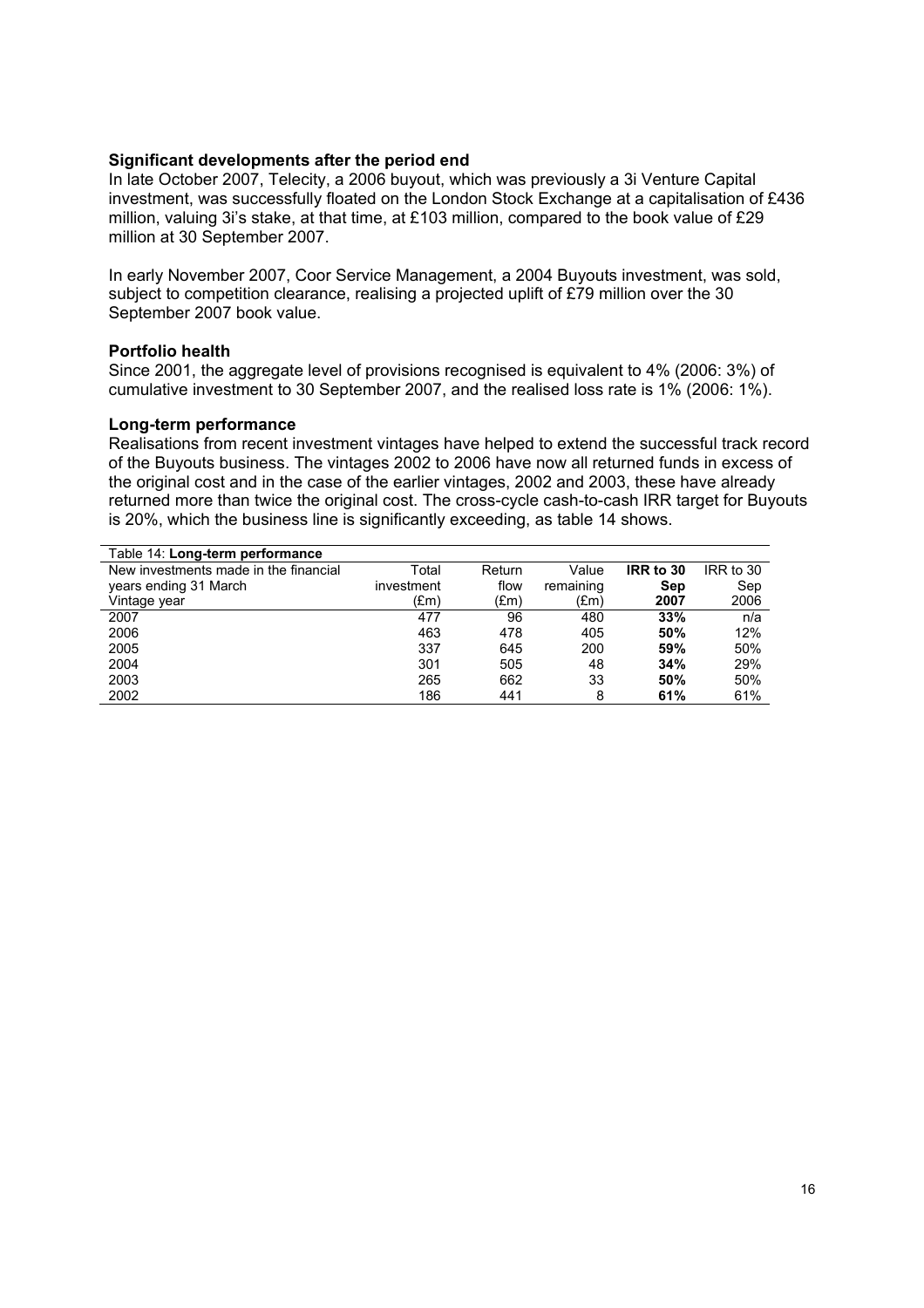## Growth Capital

#### **Returns**

**Gross portfolio return: £180 million, 12.3% of opening portfolio value (2006: 15.4%)**  In a period of substantial growth in new investment, the Growth Capital business line also realised some large assets in the UK and continental Europe.

Relatively low profits on realisation accrued in this period since Hayley Conference Centres, Smart & Cook and Clínica Baviera, which were successfully sold in the first quarter, were all valued on an imminent sales basis at the start of the year. These profits have however been supplemented by value growth on the existing portfolio. Notable increases in value include a £16 million first time uplift from cost of Nimbus, the Indian media company, and earnings growth on two investments in the Swedish portfolio, DIAB and Boxer, which have led to a combined value uplift of £48 million.

| Table 15: Returns from Growth Capital (£m)                 |      |      |
|------------------------------------------------------------|------|------|
| 6 months to 30 September                                   | 2007 | 2006 |
| Realised profits over value on the disposal of investments | 37   | 90   |
| Unrealised profits on the revaluation of investments       | 110  | 57   |
| Portfolio income                                           | 33   | 36   |
| Gross portfolio return                                     | 180  | 183  |
| Fees receivable from external funds                        | –*   |      |
| $\cdots$                                                   |      |      |

\* Less then £0.5 million.

#### **Business activity**

Investment in new markets and increasing deal size led to the Growth Capital business ending the period with a net cash outflow, in contrast to the same period last year. The period marked 3i's first Growth Capital deal in the US with a £27 million investment in Fulcrum, a fund administration business, based in Bermuda.

Large new investments, such as the £110 million investment in AIM-listed Venture Production. the North Sea oil and gas producer, and the £97 million investment in Nordic-based DNA, the integrated telecommunications and cable TV operator, are consistent with the strategic shift towards increasing investment size.

| Table 16: Business activity – investment and divestment activity $(\text{Em})$ |       |       |
|--------------------------------------------------------------------------------|-------|-------|
| 6 months to 30 September                                                       | 2007  | 2006  |
| Realisation proceeds                                                           | 273   | 313   |
| Investment                                                                     | (493) | (198) |
| Net operational cash (outflow)/inflow                                          | (220) | 115   |

#### **Portfolio health**

Overall the portfolio health remains robust: at the balance sheet date 92% of the portfolio was classified as healthy, which compares to 88% one year previously and a rolling three-year average of 85%.

#### **Long-term performance**

The above table shows good progress against this business line's IRR target across the cycle of 20%. Recent vintages have shown increasing asset quality, as evidenced by the IRR measured at 30 September 2007, and substantial early return flow, in particular from the 2005 and 2006 vintages.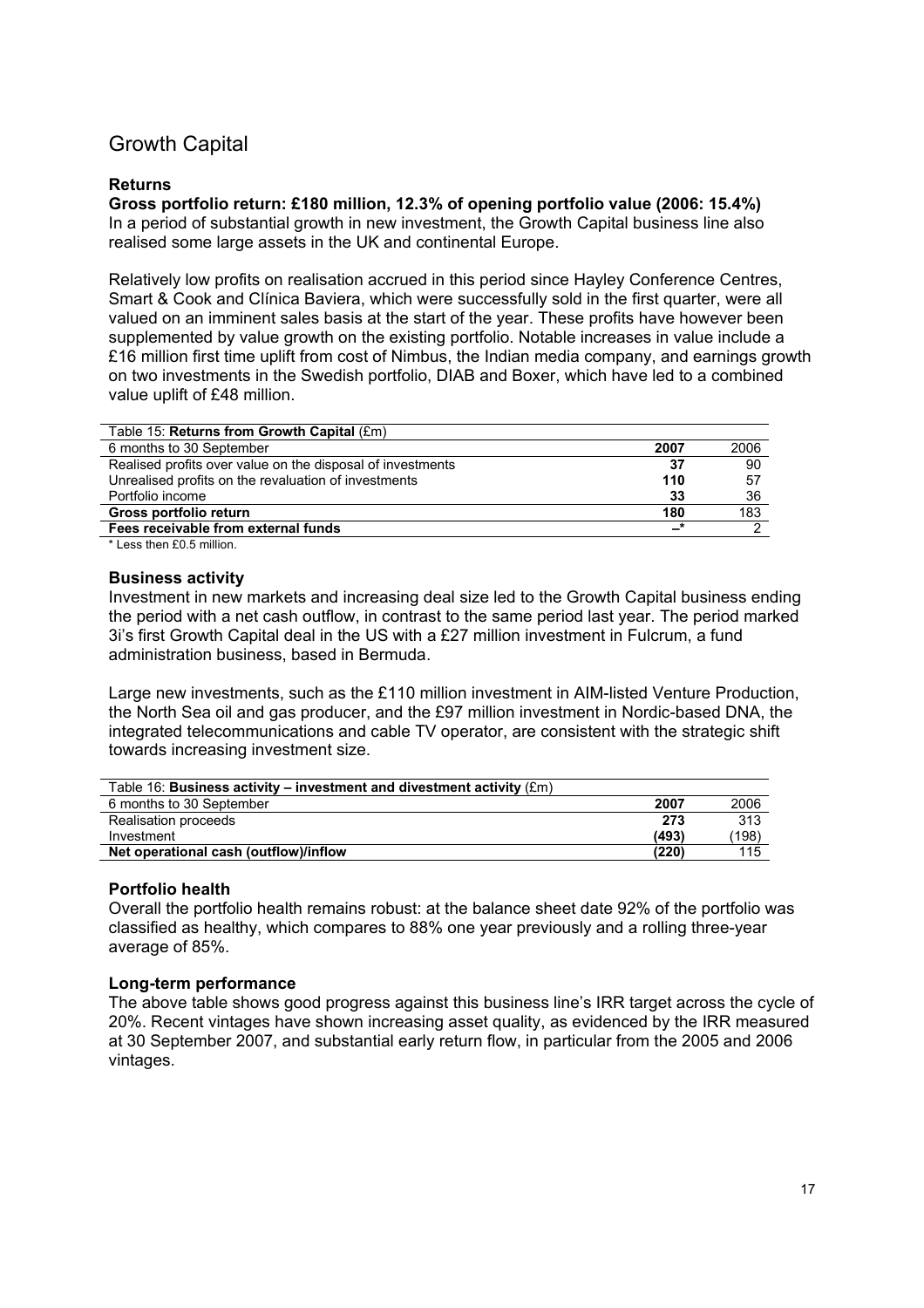| Table 17: Long-term performance            |            |        |               |               |        |
|--------------------------------------------|------------|--------|---------------|---------------|--------|
| New investments made in the financial year | Total      | Return | Value         | <b>IRR to</b> | IRR to |
| ending 31 March                            | investment | flow   | remaining     | 30 Sep        | 30 Sep |
| Vintage year                               | (£m)       | (£m)   | $(\text{Em})$ | 2007          | 2006   |
| 2007                                       | 435        |        | 438           | 3%            | n/a    |
| 2006                                       | 401        | 322    | 352           | 40%           | 6%     |
| 2005                                       | 179        | 170    | 131           | 32%           | 36%    |
| 2004                                       | 293        | 370    | 98            | 24%           | 21%    |
| 2003                                       | 222        | 355    | 69            | 25%           | 24%    |
| 2002                                       | 493        | 573    | 167           | 13%           | 8%     |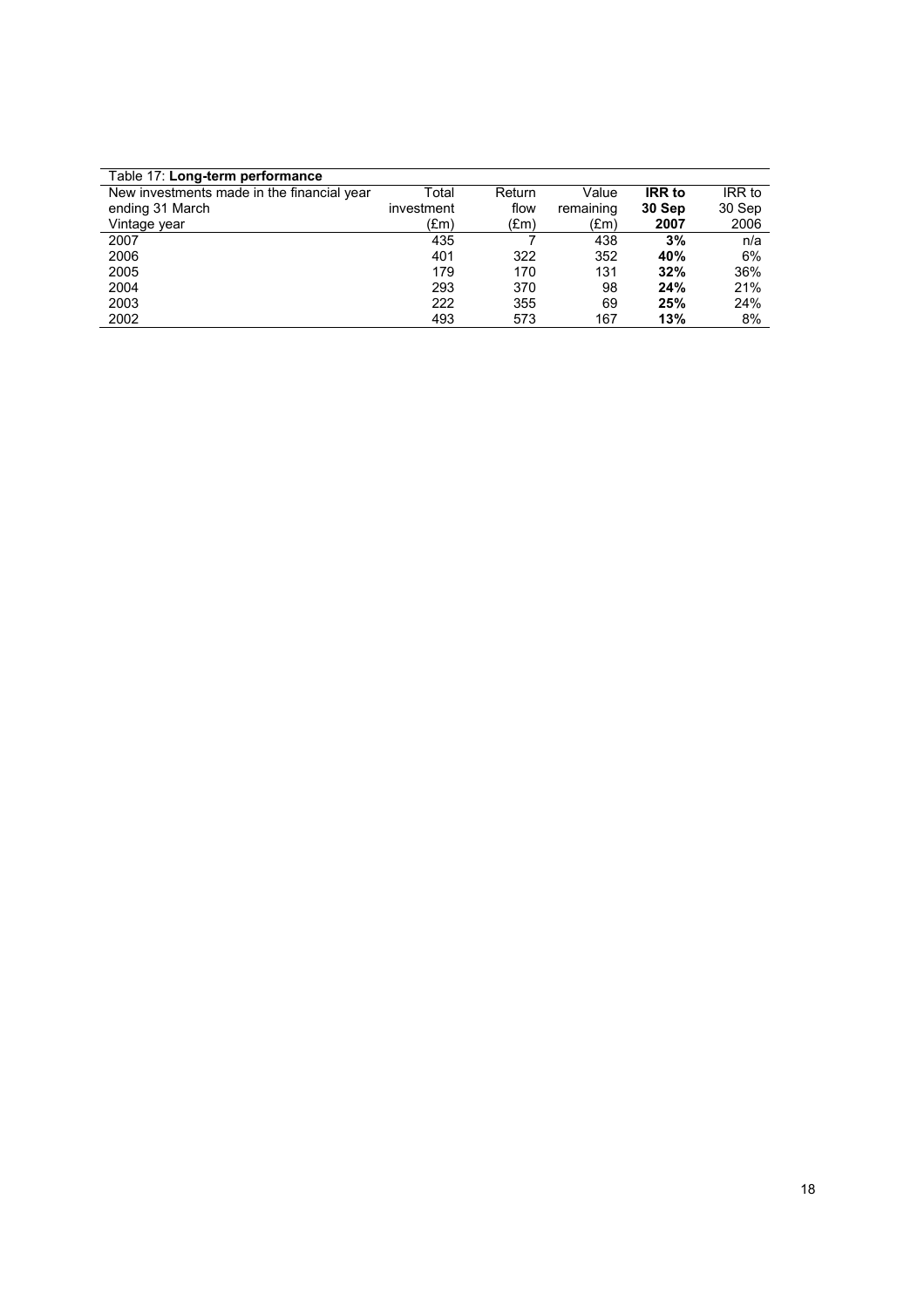# Venture Capital

#### **Returns**

**Gross portfolio return: £31 million, 4.2% of opening portfolio value (2006: loss (8.4)%)**  Venture Capital's gross portfolio return was achieved despite several quoted stocks in the portfolio recording losses, including a further £13 million write down on the 2004 investment, Vonage, the NASDAQ-listed US voice-over-internet business.

Realised profits of £41 million (2006: £5 million) relate largely to the disposal of the German internet pharmaceuticals business DocMorris, which was sold in the period and generated a profit over opening value of £33 million.

| Table 18: Returns from Venture Capital (£m)                |      |      |
|------------------------------------------------------------|------|------|
| 6 months to 30 September                                   | 2007 | 2006 |
| Realised profits over value on the disposal of investments | 41   |      |
| Unrealised profits on the revaluation of investments       | (13) | (78) |
| Portfolio income                                           |      |      |
| Gross portfolio return                                     | 31   | (69) |
| Fees receivable from external funds                        |      |      |
|                                                            |      |      |

\* Less then £0.5 million.

#### **Business activity**

The Venture Capital business is now focused on delivering a smaller number of higher value later-stage investments. Three new deals were completed in the period (2006: 13). Total investment was £65 million (2006: £129 million). Divestment proceeds were in line with expectations and at £111 million (2006: £26 million) were significantly higher than 2006.

| Table 19: Business activity - investment and divestment activity $(\text{Em})$ |      |       |
|--------------------------------------------------------------------------------|------|-------|
| 6 months to 30 September                                                       | 2007 | 2006  |
| Realisation proceeds                                                           | 111  | 26    |
| Investment                                                                     | (65) | (129) |
| Net operational cash inflow/(outflow)                                          | 46   | (103) |

#### **Portfolio health**

The risk inherent in the Venture Capital portfolio is higher than in 3i's other business lines, reflected in the return targets set and volatilities anticipated. At 30 September 2007, 68% of the cost of the portfolio was classified as healthy, compared to 72% in the prior year and the threeyear rolling average of 68%.

#### **Long-term performance**

The longer life cycle of Venture Capital investments and the tendency for the major element of returns to be generated on exit, means that it is too early to assess the performance of the most recent vintages, which are currently showing small positive IRRs.

| Table 20: Long-term performance            |            |               |           |               |           |
|--------------------------------------------|------------|---------------|-----------|---------------|-----------|
| New investments made in the financial year | Total      | Return        | Value     | <b>IRR to</b> | IRR to 30 |
| ending 31 March                            | investment | flow          | remaining | 30 Sep        | Sep       |
| Vintage year                               | E(m)       | $(\text{Em})$ | E(m)      | 2007          | 2006      |
| 2007                                       | 141        | 8             | 136       | 3%            | n/a       |
| 2006                                       | 91         | 10            | 84        | 3%            | (3)%      |
| 2005                                       | 88         |               | 92        | 3%            | $(6)$ %   |
| 2004                                       | 141        | 84            | 88        | 8%            | 20%       |
| 2003                                       | 120        | 27            | 42        | (16)%         | (16)%     |
| 2002                                       | 328        | 131           | 77        | (11)%         | (12)%     |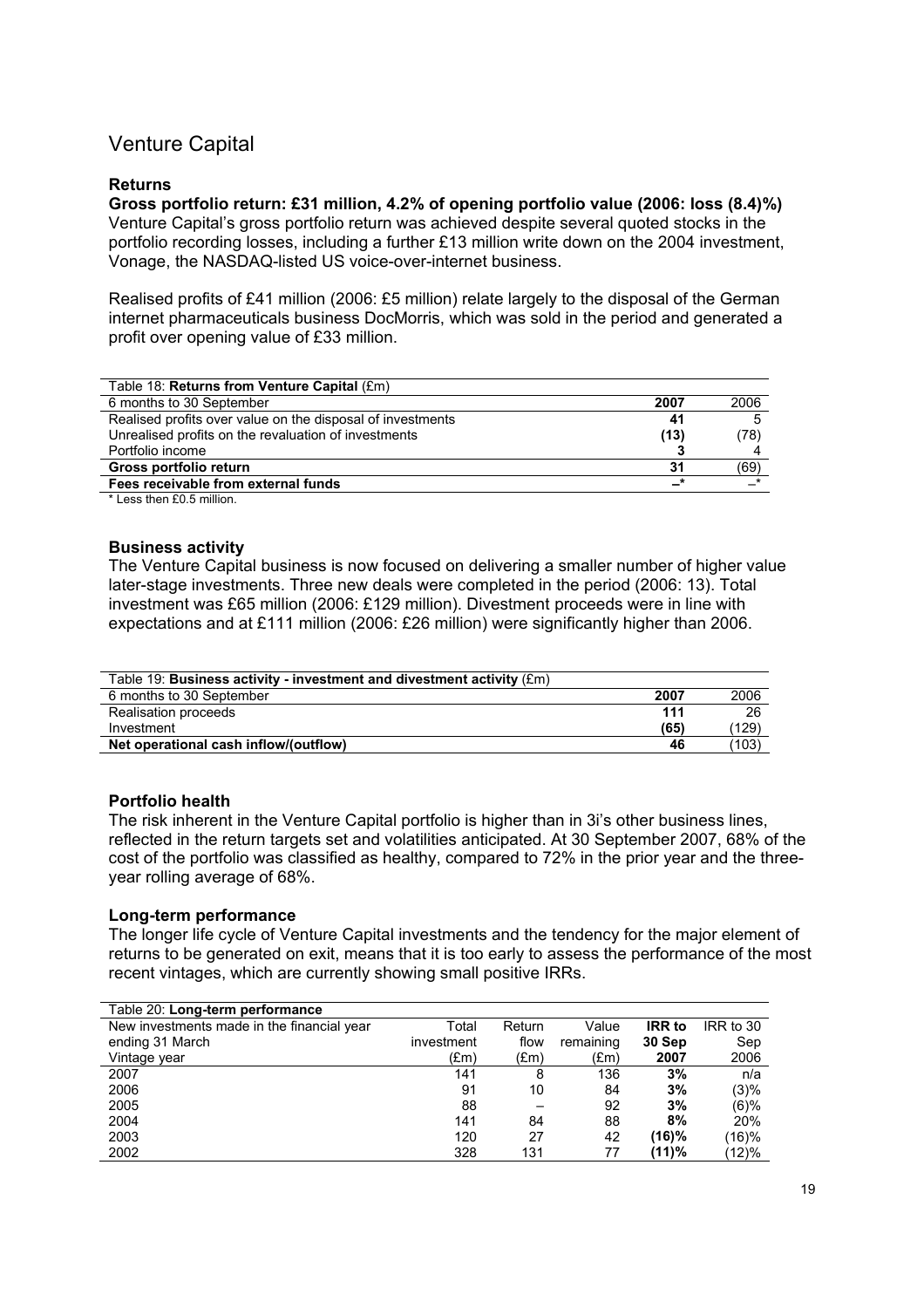## **Infrastructure**

#### **Returns**

The largest asset in the Infrastructure portfolio throughout the period was the Group's 46% shareholding in 3i Infrastructure Limited. The share price of 3i Infrastructure Limited, which is now a constituent of the FTSE 250, has increased 1.2% in the period and this is reflected in unrealised profits as shown.

3i receives fees for its role as adviser to 3i Infrastructure Limited: £4 million is included as fund advisory fee income in the Group's total return.

| Table 21: Returns from Infrastructure (£m)                 |      |      |
|------------------------------------------------------------|------|------|
| 6 months to 30 September                                   | 2007 | 2006 |
| Realised profits over value on the disposal of investments |      |      |
| Unrealised profits on the revaluation of investments       |      |      |
| Portfolio income                                           |      |      |
| Gross portfolio return                                     | 13   |      |
| Fees receivable from external funds                        |      |      |

#### **Business activity**

3i made new commitments in the period to the Bahrain-based Infrastructure fund Manara (\$50 million committed, nil invested) and to the newly formed 3i Indian Infrastructure Fund (\$250 million committed, £56 million invested).

This fund, which has a target size of \$1 billion, is to be invested wholly in Indian infrastructure projects, and will be managed by 3i. The first investment, Adani Power, was completed by the 3i India Infrastructure Fund shortly after the \$500 million first close of the fund was announced in September 2007.

Total investment for the Infrastructure business line was £58 million including a further investment into Alma Mater.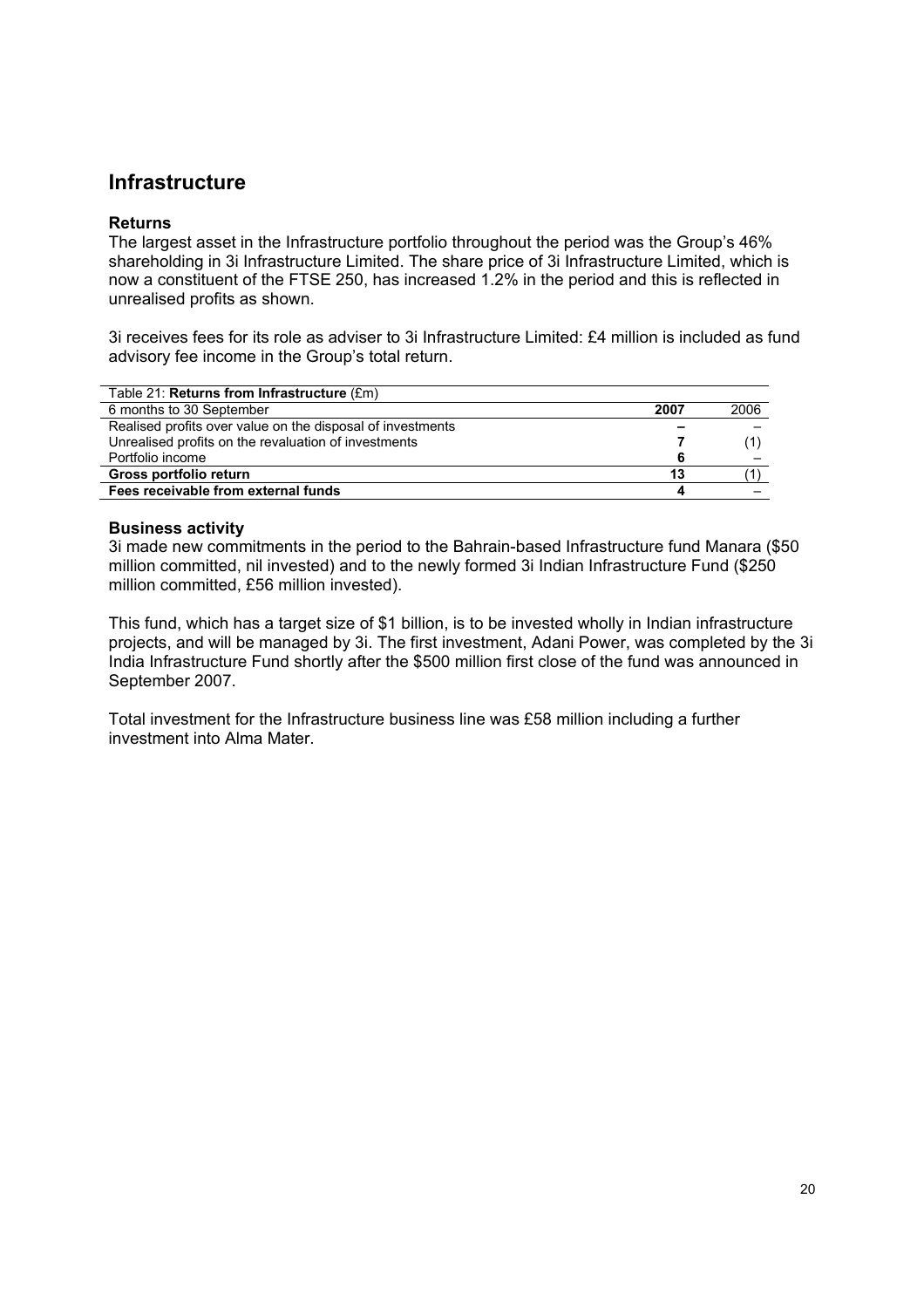# **QPE**

#### **Returns**

The returns from the QPE business line largely comprised changes to the valuation of the Group's shareholding in 3i Quoted Private Equity Limited.

3i Quoted Private Equity Limited's share price at 30 September 2007 was 96p compared with 100p on listing. This contributed to an unrealised loss of £9 million for the first half.

| Table 22: Returns from $QPE$ (£m)                          |                          |      |
|------------------------------------------------------------|--------------------------|------|
| 6 months to 30 September                                   | 2007                     | 2006 |
| Realised profits over value on the disposal of investments |                          |      |
| Unrealised profits on the revaluation of investments       | (9)                      |      |
| Portfolio income                                           | $\overline{\phantom{0}}$ |      |
| Gross portfolio return                                     | (9)                      |      |
| Fees receivable from external funds                        | $\overline{\phantom{0}}$ |      |
|                                                            |                          |      |

#### **Business activity**

In 2006 3i created a new business line, QPE, to invest in European quoted stocks using private equity investment techniques. After establishing a team of specialist investors, drawn from industry and from private equity, a £400 million fund was successfully raised on the London Stock Exchange in which 3i invested £181 million for a 45% stake.

During the period the QPE team also invested a further £1 million in Strategic Recovery Fund, an investment from 2006, taking total investment in the QPE business line to £182 million.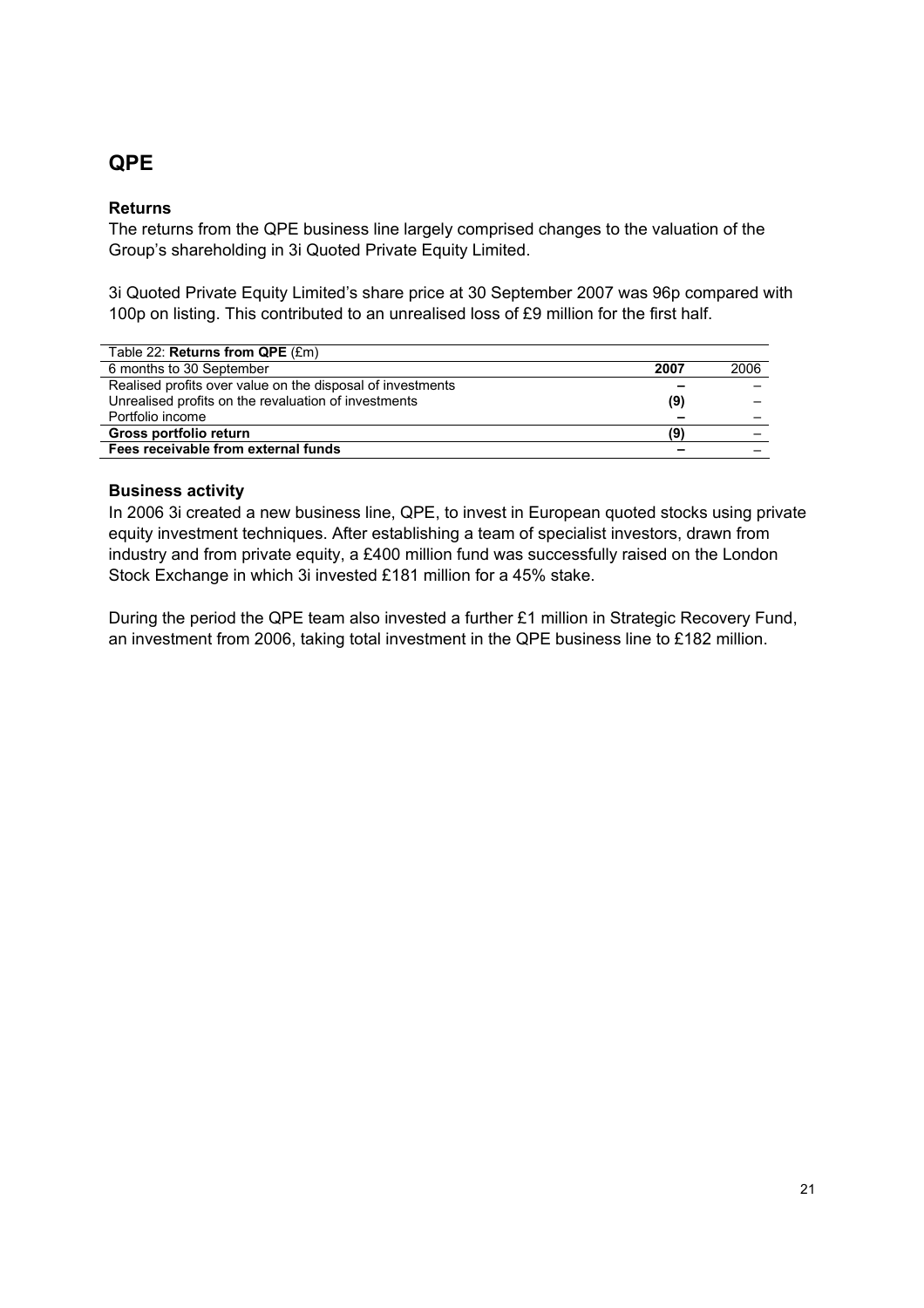#### **Consolidated income statement**

for the six months to 30 September 2007

|                                                            |              | 6 months    | 6 months       | 12 months |
|------------------------------------------------------------|--------------|-------------|----------------|-----------|
|                                                            |              | to 30       | to $30$        | to $31$   |
|                                                            |              | September   | September      | March     |
|                                                            |              | 2007        | 2006           | 2007      |
|                                                            |              | (unaudited) | (unaudited)    | (audited) |
|                                                            | <b>Notes</b> | £m          | £m             | £m        |
| Realised profits over value on the disposal of investments |              | 337         | 216            | 830       |
| Unrealised profits on the revaluation of investments       |              | 183         | 141            | 323       |
|                                                            |              | 520         | 357            | 1,153     |
| Portfolio income                                           |              |             |                |           |
| Dividends                                                  |              | 34          | 35             | 81        |
| Income from loans and receivables                          |              | 57          | 81             | 158       |
| Fees receivable                                            |              | 11          | $\overline{7}$ | 14        |
| Gross portfolio return                                     | 1            | 622         | 480            | 1,406     |
| Fees receivable from external funds                        | 1            | 22          | 15             | 37        |
| Carried interest                                           |              |             |                |           |
| Carried interest receivable from managed funds             |              | 36          | 35             | 81        |
| Carried interest and performance fees payable              |              | (98)        | (48)           | (142)     |
| Operating expenses                                         |              | (129)       | (115)          | (255)     |
| Net portfolio return                                       |              | 453         | 367            | 1,127     |
| Treasury interest receivable                               |              | 61          | 47             | 91        |
| Interest payable                                           |              | (62)        | (49)           | (100)     |
| Movements in the fair value of derivatives                 |              | 81          | 11             | (29)      |
| <b>Exchange movements</b>                                  |              | (16)        | (11)           | (31)      |
| Other income                                               |              |             |                |           |
| <b>Profit before tax</b>                                   |              | 517         | 365            | 1,059     |
| Income taxes                                               |              | (2)         | (2)            | (3)       |
| Profit after tax and profit for the period                 |              | 515         | 363            | 1,056     |
|                                                            |              |             |                |           |
| <b>Earnings per share</b>                                  |              |             |                |           |
| Basic (pence)                                              | 2            | 122.0       | $71.8*$        | 220.4*    |
| Diluted (pence)                                            | 2            | 100.6       | 68.8*          | 217.9*    |
| *As restated.                                              |              |             |                |           |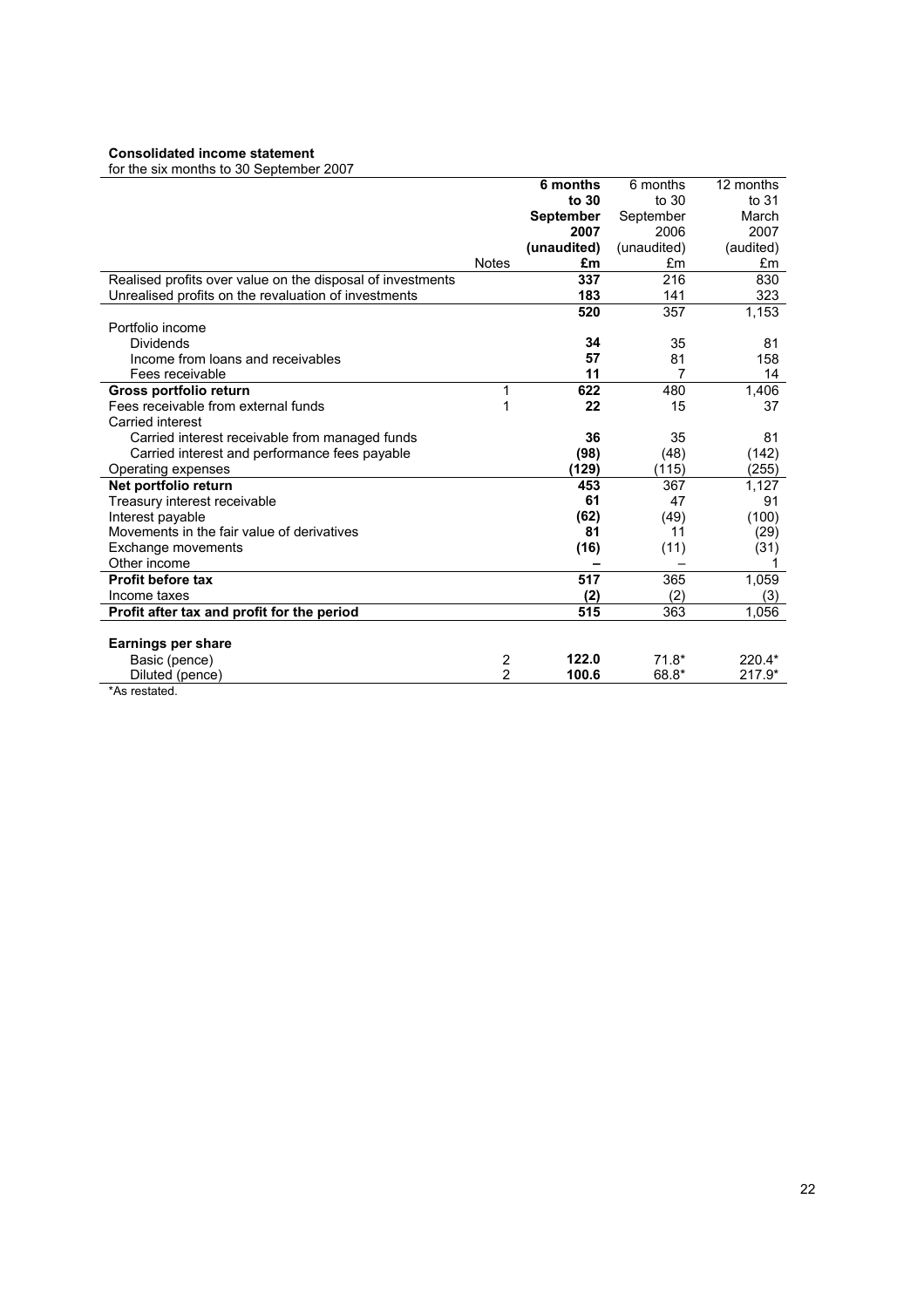#### **Consolidated statement of recognised income and expense**

for the six months to 30 September 2007

|                                                           | 6 months to  | 6 months to  | 12 months   |
|-----------------------------------------------------------|--------------|--------------|-------------|
|                                                           | 30 September | 30 September | to 31 March |
|                                                           | 2007         | 2006         | 2007        |
|                                                           | (unaudited)  | (unaudited)  | (audited)   |
|                                                           | £m           | £m           | £m          |
| <b>Profit for the period</b>                              | 515          | 363          | 1,056       |
| Revaluation of own use property                           |              |              |             |
| Exchange differences on translation of foreign operations |              | (3)          | 5           |
| Actuarial (losses)/gains                                  | (4)          | 14           | 13          |
| Total recognised income and expense for the period        | 512          | 374          | 1.075       |
| Analysed in reserves as                                   |              |              |             |
| Revenue                                                   | 46           | 69           | 134         |
| Capital                                                   | 465          | 308          | 936         |
| <b>Translation reserve</b>                                |              | (3)          | 5           |
|                                                           | 512          | 374          | 1.075       |

#### **Consolidated reconciliation of movements in equity**

| for the six months to 30 September 2007            |                     |              |              |
|----------------------------------------------------|---------------------|--------------|--------------|
|                                                    | 6 months to         | 6 months to  | 12 months to |
|                                                    | <b>30 September</b> | 30 September | 31 March     |
|                                                    | 2007                | 2006         | 2007         |
|                                                    | (unaudited)         | (unaudited)  | (audited)    |
|                                                    | £m                  | £m           | £m           |
| Opening total equity                               | 4,249               | 4.006        | 4,006        |
| Total recognised income and expense for the period | 512                 | 374          | 1.075        |
| Share-based payments                               | (1)                 | 5            | 9            |
| Ordinary dividends                                 | (47)                | (52)         | (79)         |
| Issue of B shares                                  | (808)               | (700)        | (700)        |
| <b>Issues of shares</b>                            | 16                  | 10           | 18           |
| Share buy-backs                                    | (64)                |              | (74)         |
| Own shares                                         | (13)                | 5            | (6)          |
| <b>Closing total equity</b>                        | 3,844               | 3.648        | 4.249        |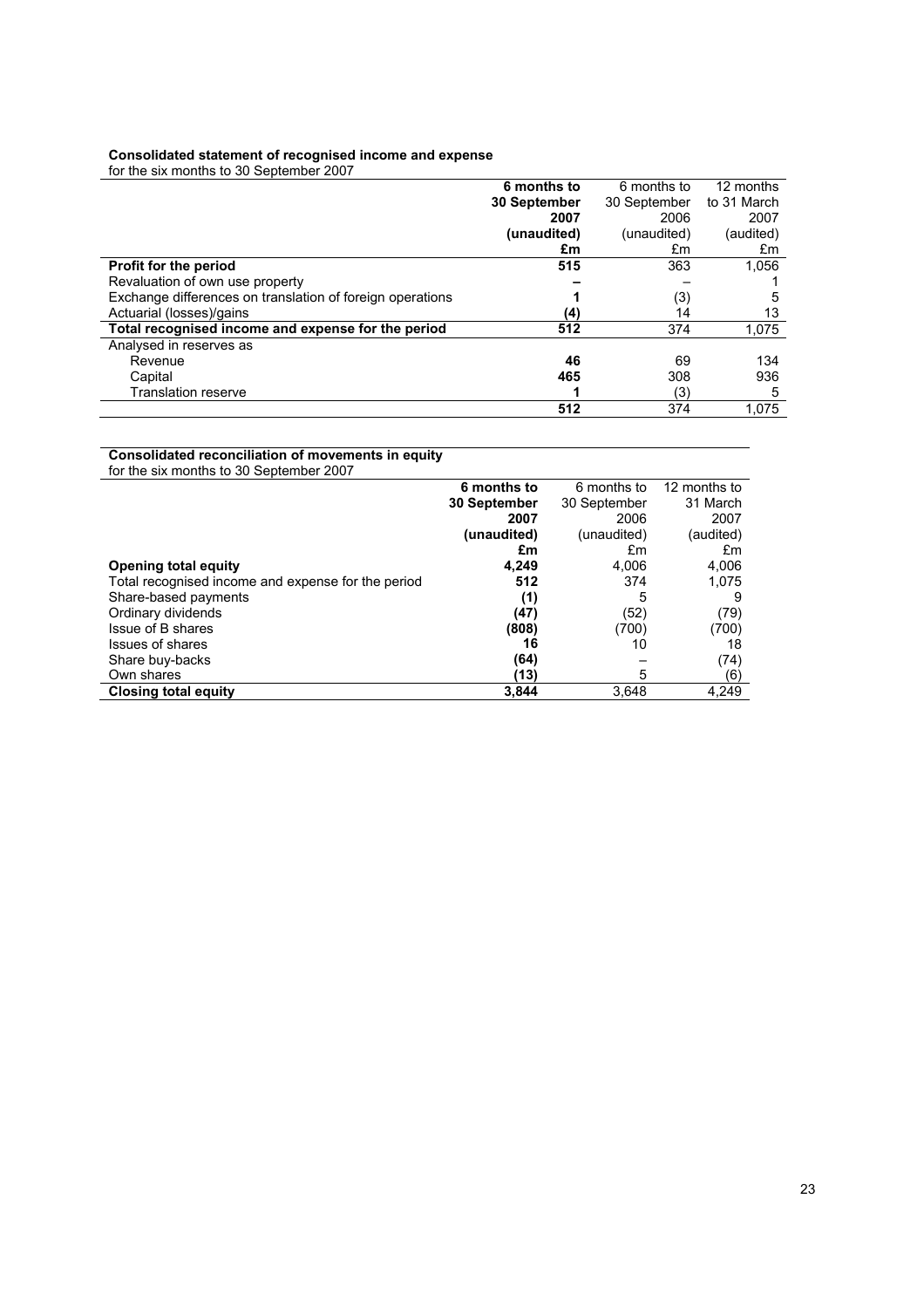#### **Consolidated balance sheet**

| as at 30 September 2007 |  |
|-------------------------|--|
|-------------------------|--|

|                                                    |              | 30 September    | 30 September    | 31 March        |
|----------------------------------------------------|--------------|-----------------|-----------------|-----------------|
|                                                    |              | 2007            | 2006            | 2007            |
|                                                    |              | (unaudited)     | (unaudited)     | (audited)       |
|                                                    | <b>Notes</b> | £m              | £m              | £m              |
| <b>Assets</b>                                      |              |                 |                 |                 |
| <b>Non-current assets</b>                          |              |                 |                 |                 |
| Investments                                        |              |                 |                 |                 |
| Quoted equity investments                          |              | 778             | 279             | 570             |
| Unquoted equity investments                        |              | 2,593           | 2,507           | 2,534           |
| Loans and receivables                              |              | 1,759           | 1,388           | 1,258           |
| <b>Investment portfolio</b>                        | 1            | 5,130           | 4,174           | 4,362           |
| Carried interest receivable                        |              | 94              | 108             | 83              |
| Property, plant and equipment                      |              | 32              | 31              | 32              |
| <b>Total non-current assets</b>                    |              | 5,256           | 4,313           | 4,477           |
| <b>Current assets</b>                              |              |                 |                 |                 |
| Other current assets                               |              | 156             | 99              | 197             |
| Derivative financial instruments                   |              | 24              | 25              | 21              |
| Deposits                                           |              | 617             | 763             | 1,668           |
| Cash and cash equivalents                          |              | 583             | 711             | 486             |
| <b>Total current assets</b>                        |              | 1,380           | 1,598           | 2,372           |
| <b>Total assets</b>                                |              | 6,636           | 5,911           | 6,849           |
|                                                    |              |                 |                 |                 |
| <b>Liabilities</b>                                 |              |                 |                 |                 |
| <b>Non-current liabilities</b>                     |              |                 |                 |                 |
| Carried interest payable                           |              | (145)           | (106)           | (153)           |
| Loans and borrowings                               |              | (1,087)         | (1,038)         | (916)           |
| <b>Convertible Bonds</b>                           |              | (377)           | (359)           | (363)           |
| <b>B</b> shares                                    |              | (21)            | (11)            | (11)            |
| Subordinated liabilities                           |              | (11)            | (21)            | (21)            |
| Retirement benefit obligation                      |              | (4)             | (3)             | (1)             |
| Deferred income taxes                              |              | (1)             | (1)             | (1)             |
| Provisions<br><b>Total non-current liabilities</b> |              | (9)<br>(1, 655) | (4)<br>(1, 543) | (7)<br>(1, 473) |
| <b>Current liabilities</b>                         |              |                 |                 |                 |
| Trade and other payables                           |              | (185)           | (138)           | (179)           |
| Carried interest payable                           |              | (71)            | (31)            | (71)            |
| Loans and borrowings                               |              | (740)           | (400)           | (675)           |
| Derivative financial instruments                   |              | (131)           | (145)           | (189)           |
| Current income taxes                               |              | (3)             | (3)             | (2)             |
| Provisions                                         |              | (7)             | (3)             | (11)            |
| <b>Total current liabilities</b>                   |              | (1, 137)        | (720)           | (1, 127)        |
| <b>Total liabilities</b>                           |              | (2,792)         | (2, 263)        | (2,600)         |
|                                                    |              |                 |                 |                 |
| <b>Net assets</b>                                  |              | 3.844           | 3,648           | 4,249           |
|                                                    |              |                 |                 |                 |
| Equity                                             |              |                 |                 |                 |
| Issued capital                                     |              | 287             | 294             | 289             |
| Share premium                                      |              | 394             | 379             | 387             |
| Capital redemption reserve                         |              | 38              | 22              | 27              |
| Share-based payment reserve                        |              | 18              | 22              | 18              |
| <b>Translation reserve</b>                         |              | 6               | (3)             | 5               |
| Capital reserve                                    |              | 2,868           | 2,718           | 3,280           |
| Revenue reserve                                    |              | 317             | 280             | 318             |
| Own shares                                         |              | (84)            | (64)            | (75)            |
| <b>Total equity</b>                                |              | 3,844           | 3,648           | 4,249           |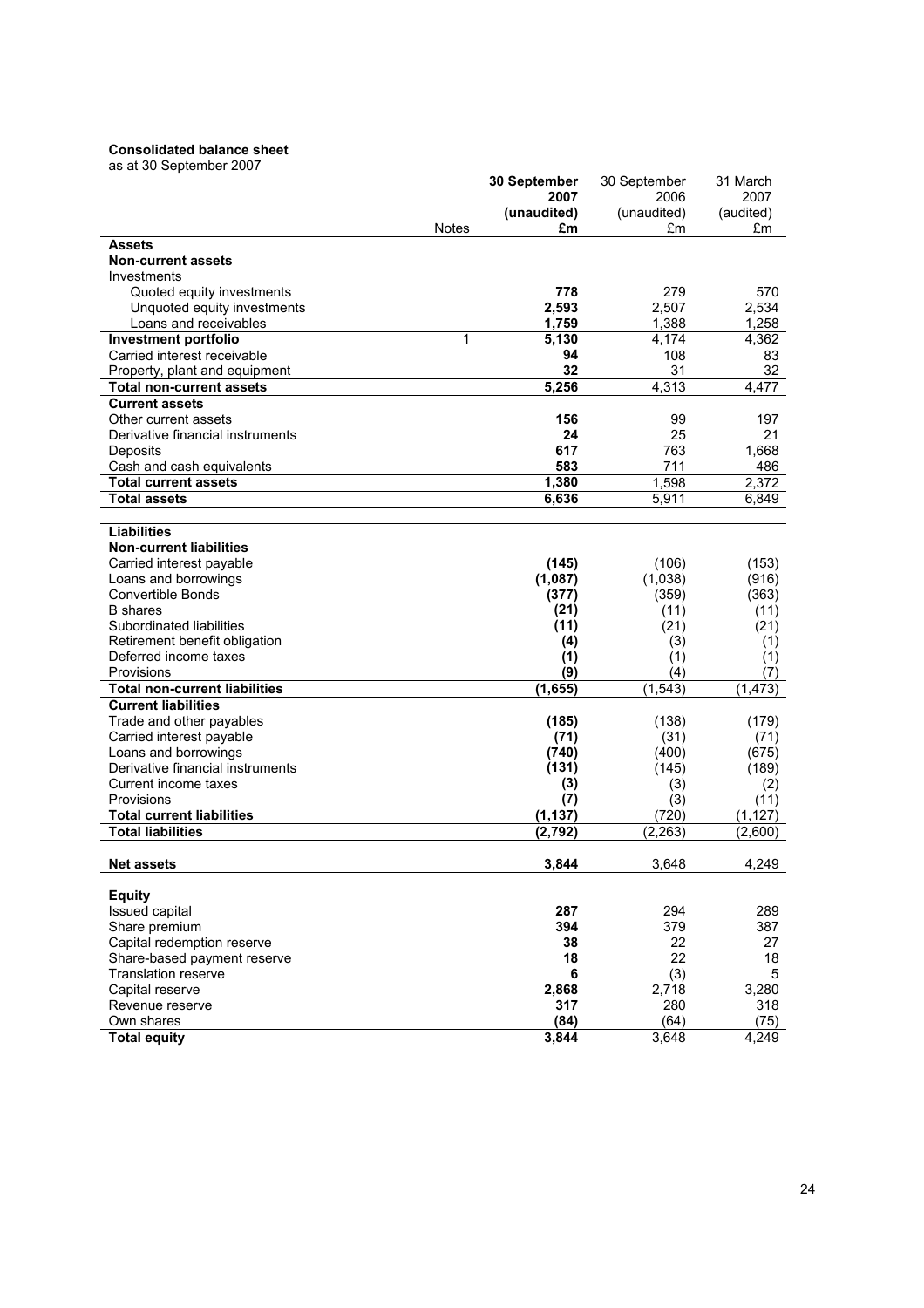#### **Consolidated cash flow statement**

for the six months to 30 September 2007

|                                                    | 6 months to  | 6 months to      | 12 months to   |
|----------------------------------------------------|--------------|------------------|----------------|
|                                                    | 30 September | 30 September     | 31 March       |
|                                                    | 2007         | 2006             | 2007           |
|                                                    | (unaudited)  | (unaudited)      | (audited)      |
|                                                    | £m           | £m               | £m             |
| Cash flow from operating activities                |              |                  |                |
| Purchase of investments                            | (1, 216)     | (559)            | (1, 503)       |
| Proceeds from investments                          | 1,105        | 858              | 2,364          |
| Interest received                                  | 22           | 53               | 68             |
| Dividends received                                 | 34           | 35               | 66             |
| Fees received                                      | 33           | 11               | 54             |
| Carried interest received                          | 25           | 5                | 76             |
| Carried interest paid                              | (109)        | (49)             | (58)           |
| Operating expenses                                 | (155)        | (118)            | (202)          |
| Income taxes paid                                  | (2)          | (1)              | (8)            |
| Net cash flow from operations                      | (263)        | 235              | 857            |
|                                                    |              |                  |                |
| Cash flow from financing activities                |              |                  |                |
| Proceeds from issues of share capital              | 16           | 10               | 18             |
| Repurchase of ordinary shares                      | (64)         |                  | (74)           |
| Movement in own shares                             | (13)         |                  | (12)           |
| Repurchase of B shares                             | (798)        | (689)            | (689)          |
| Dividend paid                                      | (47)         | (52)             | (79)           |
| Interest received                                  | 58           | 44               | 80             |
| Interest paid                                      | (46)         | (40)             | (101)          |
| Proceeds from long-term borrowings                 | 529          |                  |                |
| Repayment of long-term borrowings                  | (200)        | (2)              | (2)            |
| Net cash flow from short-term borrowings           | (121)        | 18               | 211            |
| Net cash flow from deposits                        | 1,051        | 345              | (560)          |
| Net cash flow from financing activities            | 365          | (365)            | (1, 207)       |
|                                                    |              |                  |                |
| Cash flow from investing activities                |              |                  |                |
| Purchases of property, plant and equipment         | (2)          | (3)              | (9)            |
| Sales of property, plant and equipment             | -            | 1                | $\overline{2}$ |
| Net cash flow from investing activities            | (2)          | (2)              | (7)            |
|                                                    |              |                  |                |
| Change in cash and cash equivalents                | 100          | (132)            | (357)          |
| Cash and cash equivalents at 1 April               | 486          | 847              | 847            |
| Effect of exchange rate fluctuations               | (3)          | (4)              | (4)            |
| Cash and cash equivalents at the end of the period | 583          | $\overline{711}$ | 486            |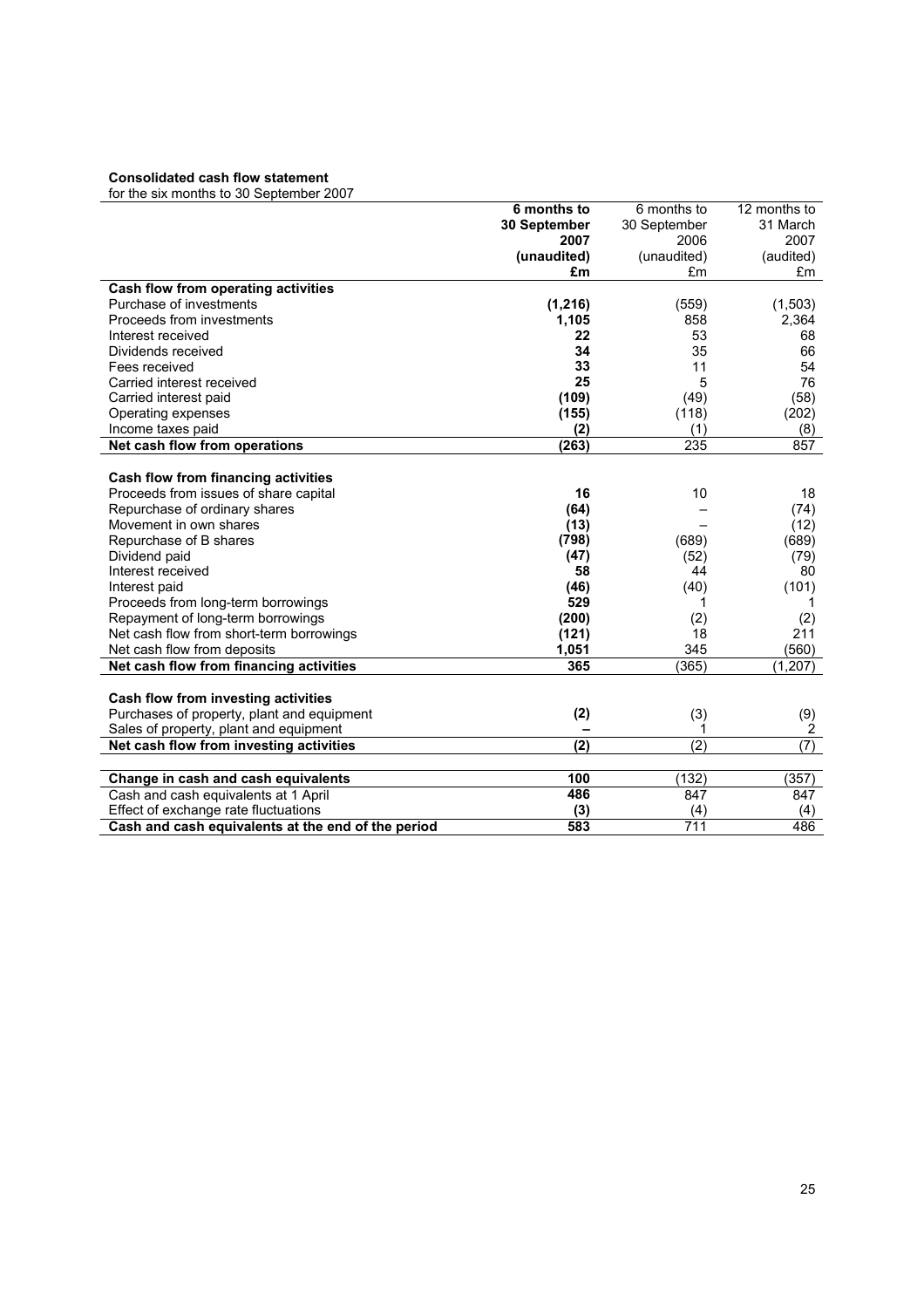# Notes to the accounts

#### **1 Segmental analysis**

|                                                   |                |                |                |                | Quoted                   | <b>Smaller</b>     |          |
|---------------------------------------------------|----------------|----------------|----------------|----------------|--------------------------|--------------------|----------|
| 6 months to                                       |                | Growth         | <b>Venture</b> |                | <b>Private</b>           | <b>Minority</b>    |          |
| 30 September 2007                                 | <b>Buyouts</b> | Capital        | Capital        | Infrastructure | <b>Equity</b>            | <b>Investments</b> | Total    |
| (unaudited)                                       | £m             | £m             | £m             | £m             | £m                       | £m                 | £m       |
| Gross portfolio return                            |                |                |                |                |                          |                    |          |
| Realised profits over value                       |                |                |                |                |                          |                    |          |
| on the disposal of                                |                |                |                |                |                          |                    |          |
| investments                                       | 256            | 37             | 41             |                |                          | 3                  | 337      |
| Unrealised profits on the                         |                |                |                |                |                          |                    |          |
| revaluation of investments                        | 101            | 110            | (13)           | 7              | (9)                      | (13)               | 183      |
| Portfolio income                                  | 48             | 33             | 3              | 6              |                          | 12                 | 102      |
|                                                   | 405            | 180            | 31             | 13             | (9)                      | $\overline{2}$     | 622      |
|                                                   |                |                |                |                |                          |                    |          |
| Fees receivable from                              |                |                |                |                |                          |                    |          |
| external funds                                    | 18             |                |                | 4              |                          |                    | 22       |
|                                                   |                |                |                |                |                          |                    |          |
| Net (investment)/divestment                       |                |                |                |                |                          |                    |          |
| Realisation proceeds                              | 540            | 273            | 111            | 32             | 17                       | 71                 | 1,044    |
| Investment                                        | (436)          | (493)          | (65)           | (58)           | (182)                    |                    | (1, 234) |
|                                                   | 104            | (220)          | 46             | (26)           | (165)                    | 71                 | (190)    |
| <b>Balance sheet</b>                              |                |                |                |                |                          |                    |          |
| Value of investment                               |                |                |                |                |                          |                    |          |
| portfolio at end of period                        | 1,571          | 1,854          | 715            | 502            | 176                      | 312                | 5,130    |
|                                                   |                |                |                |                |                          |                    |          |
|                                                   |                |                |                |                |                          |                    |          |
|                                                   |                |                |                |                | Quoted                   | Smaller            |          |
| 6 months to                                       |                | Growth         | Venture        |                | Private                  | Minority           |          |
| 30 September 2006                                 | <b>Buyouts</b> | Capital        | Capital        | Infrastructure | Equity                   | Investments        | Total    |
| (unaudited)                                       | £m             | £m             | £m             | £m             | £m                       | £m                 | £m       |
| Gross portfolio return                            |                |                |                |                |                          |                    |          |
| Realised profits over value                       |                |                |                |                |                          |                    |          |
| on the disposal of                                |                |                |                |                |                          |                    |          |
| investments                                       | 76             | 90             | 5              |                |                          | 45                 | 216      |
| Unrealised profits on the                         |                |                |                |                |                          |                    |          |
| revaluation of investments                        | 151            | 57             | (78)           | (1)            |                          | 12                 | 141      |
| Portfolio income                                  | 63             | 36             | 4              |                |                          | 20                 | 123      |
|                                                   | 290            | 183            | (69)           | (1)            | $\overline{\phantom{0}}$ | 77                 | 480      |
|                                                   |                |                |                |                |                          |                    |          |
| Fees receivable from                              |                |                |                |                |                          |                    |          |
| external funds                                    | 13             | $\overline{2}$ |                |                |                          |                    | 15       |
|                                                   |                |                |                |                |                          |                    |          |
| Net (investment)/divestment                       |                |                |                |                |                          |                    |          |
| Realisation proceeds                              | 388            | 313            | 26             | 4              |                          | 118                | 849      |
| Investment                                        | (236)          | (198)          | (129)          | (10)           | (14)                     | (2)                | (589)    |
|                                                   | 152            | 115            | (103)          | (6)            | (14)                     | 116                | 260      |
| <b>Balance sheet</b>                              |                |                |                |                |                          |                    |          |
| Value of investment<br>portfolio at end of period | 1,534          | 1,201          | 826            | 96             | 13                       | 504                | 4,174    |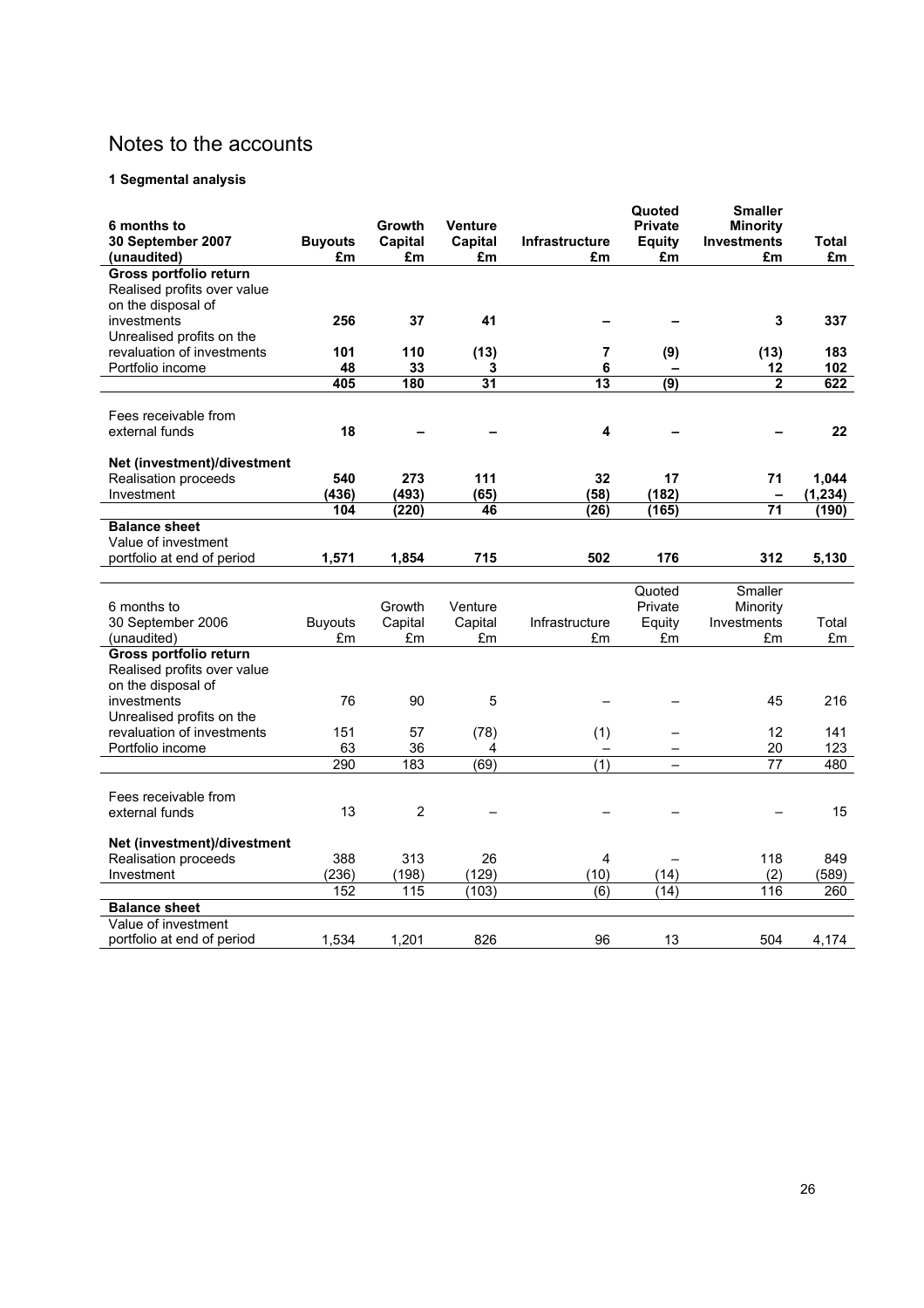|                             |         |         |         |                | Quoted<br>Private | Smaller     |          |
|-----------------------------|---------|---------|---------|----------------|-------------------|-------------|----------|
| 12 months to                |         | Growth  | Venture |                |                   | Minority    |          |
|                             | Buyouts | Capital | Capital | Infrastructure | Equity            | Investments | Total    |
| 31 March 2007 (audited)     | £m      | £m      | £m      | £m             | £m                | £m          | £m       |
| Gross portfolio return      |         |         |         |                |                   |             |          |
| Realised profits over value |         |         |         |                |                   |             |          |
| on the disposal of          |         |         |         |                |                   |             |          |
| investments                 | 538     | 235     | 12      | (15)           |                   | 60          | 830      |
| Unrealised profits on       |         |         |         |                |                   |             |          |
| the revaluation of          |         |         |         |                |                   |             |          |
| investments                 | 123     | 269     | (61)    | 3              | 6                 | (17)        | 323      |
| Portfolio income            | 127     | 65      | 3       | 27             |                   | 31          | 253      |
|                             | 788     | 569     | (46)    | 15             | 6                 | 74          | 1,406    |
|                             |         |         |         |                |                   |             |          |
| Fees receivable from        |         |         |         |                |                   |             |          |
| external funds              | 33      | 3       | 1       |                |                   |             | 37       |
| Net                         |         |         |         |                |                   |             |          |
| (investment)/divestment     |         |         |         |                |                   |             |          |
| Realisation proceeds        | 1,341   | 691     | 187     | 5              |                   | 214         | 2,438    |
| New investment              | (498)   | (482)   | (200)   | (380)          | (14)              | (2)         | (1, 576) |
|                             | 843     | 209     | (13)    | (375)          | (14)              | 212         | 862      |
|                             |         |         |         |                |                   |             |          |
| <b>Balance sheet</b>        |         |         |         |                |                   |             |          |
| Value of investment         |         |         |         |                |                   |             |          |
| portfolio at end of period  | 1,281   | 1,460   | 741     | 469            | 20                | 391         | 4,362    |

#### **2 Per share information**

The net assets per share attributable to the equity shareholders of the Company are based on the following data:

|                                                  | 30 September | 30 September | 31 March  |
|--------------------------------------------------|--------------|--------------|-----------|
|                                                  | 2007         | 2006         | 2007      |
|                                                  | (unaudited)  | (unaudited)  | (audited) |
| Net assets per share (pence)                     |              |              |           |
| Basic                                            | 1.020        | 798          | 944       |
| Diluted                                          | 1,007        | 792          | 932       |
| Net assets (£m)                                  |              |              |           |
| Net assets attributable to equity holders of the |              |              |           |
| Company                                          | 3.844        | 3.648        | 4,249     |

|                                              | 30 September  | 30 September | 31 March     |
|----------------------------------------------|---------------|--------------|--------------|
|                                              | 2007          | 2006         | 2007         |
|                                              | (unaudited)   | (unaudited)  | (audited)    |
|                                              | <b>Number</b> | Number       | Number       |
| Number of shares in issue                    |               |              |              |
| Ordinary shares                              | 387,988,093   | 467.344.551  | 461.106.007  |
| Own shares                                   | (11,162,984)  | (10,035,981) | (10,931,404) |
|                                              | 376.825.109   | 457.308.570  | 450.174.603  |
| Effect of dilutive potential ordinary shares |               |              |              |
| Share options                                | 4,997,911     | 3,320,915    | 5,896,253    |
| <b>Diluted shares</b>                        | 381.823.020   | 460.629.485  | 456.070.856  |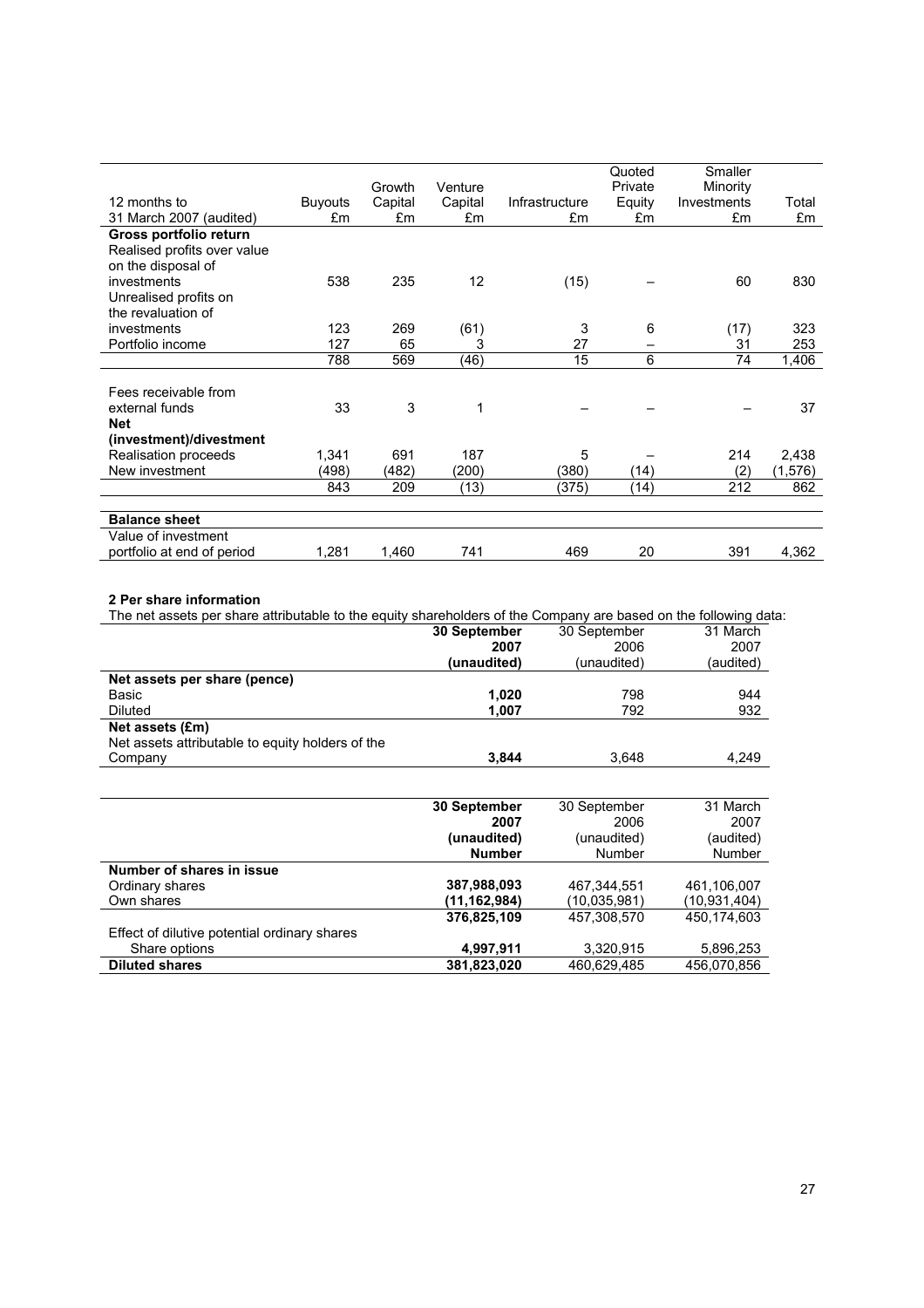## Accounting policies

#### **Basis of preparation**

These financial statements are the unaudited condensed half-yearly consolidated financial statements (the "Half-yearly Financial Statements") of 3i Group plc, a company incorporated in Great Britain and registered in England and Wales, and its subsidiaries (together referred to as the "Group") for the six-month period ended 30 September 2007. The Half-yearly Financial Statements have been prepared in accordance with International Accounting Standard 34 Interim Financial Reporting ("IAS 34") and should be read in conjunction with the Consolidated Financial Statements for the year to 31 March 2007 ("Report and accounts 2007"), as they provide an update of previously reported information.

The Half-yearly Financial Statements were authorised for issue by the Directors on 7 November 2007.

The Half-yearly Financial Statements have been prepared in accordance with the accounting policies set out in the Report and accounts 2007 as the new and revised International Financial Reporting Standards ("IFRS") and interpretations effective in the period have had no impact on the accounting policies of the Group. The presentation of the Half-yearly Financial Statements is consistent with the Report and accounts 2007. Where necessary, comparative information has been reclassified or expanded from the previously reported Half-yearly Financial Statements to take into account any presentational changes made in the Report and accounts 2007.

The Half-yearly Financial Statements do not constitute statutory accounts. The statutory accounts for the year to 31 March 2007, prepared under IFRS, have been filed with the Registrar of Companies on which the auditors issued a report, which was unqualified and did not contain a statement under section 237(2) or section 237(3) of the Companies Act 1985.

The preparation of the Half-yearly Financial Statements requires management to make judgments, estimates and assumptions that affect the application of policies and reported amounts of assets and liabilities, income and expenses. The estimates and associated assumptions are based on historical experience and other factors that are believed to be reasonable under the circumstances, the results of which form the basis of making the judgments about carrying values of assets and liabilities that are not readily apparent from other sources. Actual results may differ from these estimates.

The estimates and underlying assumptions are reviewed on an ongoing basis. Revisions to accounting estimates are recognised in the period in which the estimate is revised if the revision affects only that period, or in the period of the revision and future periods if the revision affects both current and future periods. The most significant techniques for estimation are described in the accounting policies and in our "valuation methodology" for investments in the Report and accounts 2007.

The Group operates in business lines where significant seasonal or cyclical variations in activity are not experienced during the financial year.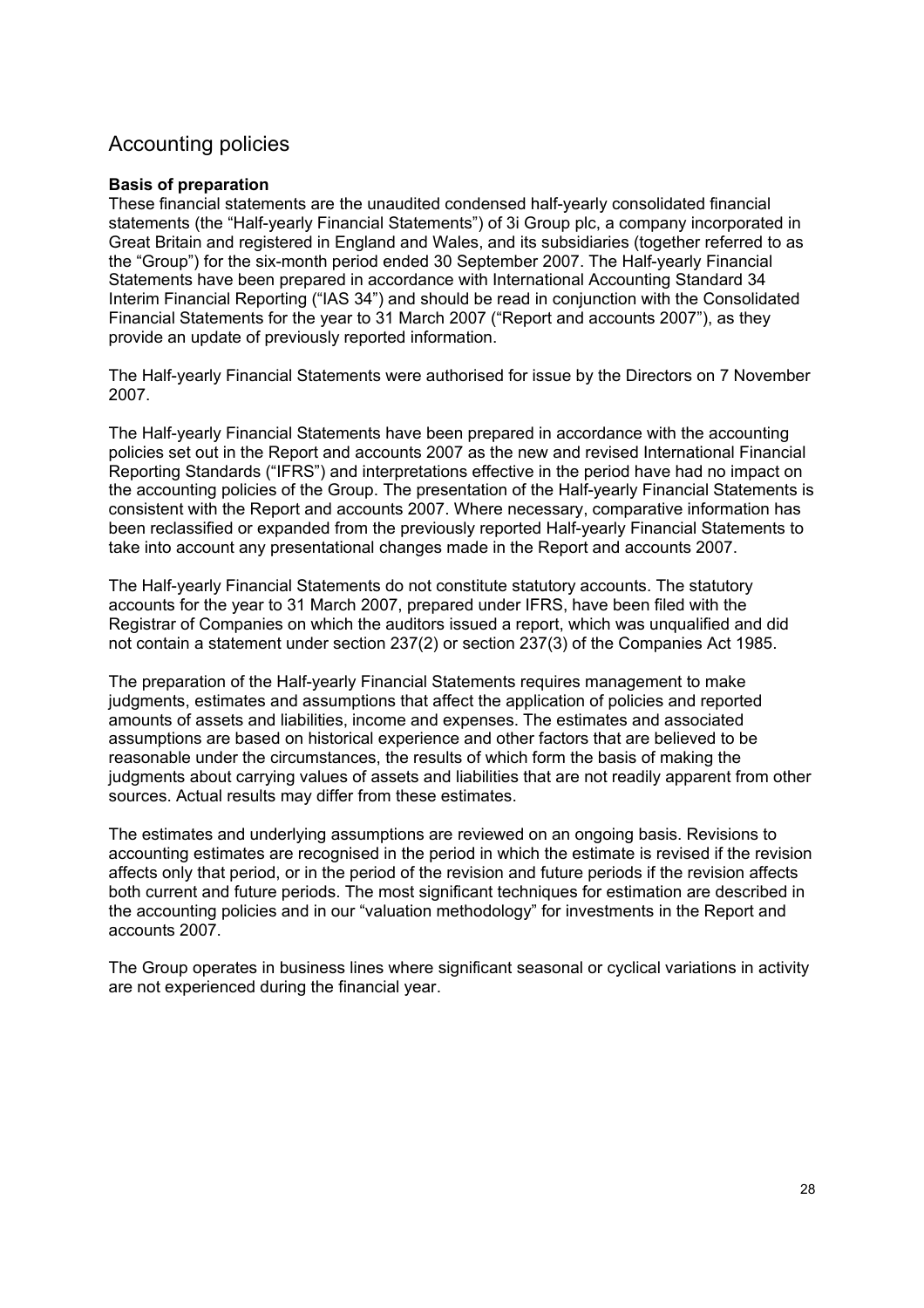## Independent review report to 3i Group plc

#### **Introduction**

We have been engaged by 3i Group plc to review the condensed set of financial statements in the half-yearly financial report for the six months ended 30 September 2007 which comprises the Consolidated income statement, Consolidated statement of recognised income and expense, Consolidated reconciliation of movements in equity, Consolidated balance sheet, Consolidated cash flow statement and the related notes. We have read the other information contained in the half-yearly financial report and considered whether it contains any apparent misstatements or material inconsistencies with the information in the condensed set of financial statements.

This report is made solely to the Company in accordance with guidance contained in ISRE 2410 (UK and Ireland) "Review of Interim Financial Information Performed by the Independent Auditor of the Entity" issued by the Auditing Practices Board. To the fullest extent permitted by law, we do not accept or assume responsibility to anyone other than the Company, for our work, for this report, or for the conclusions we have formed.

#### **Directors' responsibilities**

The half-yearly financial report is the responsibility of, and has been approved by, the Directors. The Directors are responsible for preparing the half-yearly financial report in accordance with the Disclosure and Transparency Rules of the United Kingdom's Financial Services Authority.

As disclosed in the accounting policies note, the annual financial statements of the Group are prepared in accordance with IFRSs as adopted by the European Union. The condensed set of financial statements included in this half-yearly financial report has been prepared in accordance with International Accounting Standard 34, "Interim Financial Reporting", as adopted by the European Union.

#### **Our responsibility**

Our responsibility is to express to the Company a conclusion on the condensed set of financial statements in the half-yearly financial report based on our review.

#### **Scope of review**

We conducted our review in accordance with International Standard on Review Engagements (UK and Ireland) 2410, "Review of Interim Financial Information Performed by the Independent Auditor of the Entity" issued by the Auditing Practices Board for use in the United Kingdom. A review of half-yearly financial information consists of making enquiries, primarily of persons responsible for financial and accounting matters, and applying analytical and other review procedures. A review is substantially less in scope than an audit conducted in accordance with International Standards on Auditing (UK and Ireland) and consequently does not enable us to obtain assurance that we would become aware of all significant matters that might be identified in an audit. Accordingly, we do not express an audit opinion.

#### **Conclusion**

Based on our review, nothing has come to our attention that causes us to believe that the condensed set of financial statements in the half-yearly financial report for the six months ended 30 September 2007 is not prepared, in all material respects, in accordance with International Accounting Standard 34 as adopted by the European Union and the Disclosure and Transparency Rules of the United Kingdom's Financial Services Authority.

**Ernst & Young LLP**  London 7 November 2007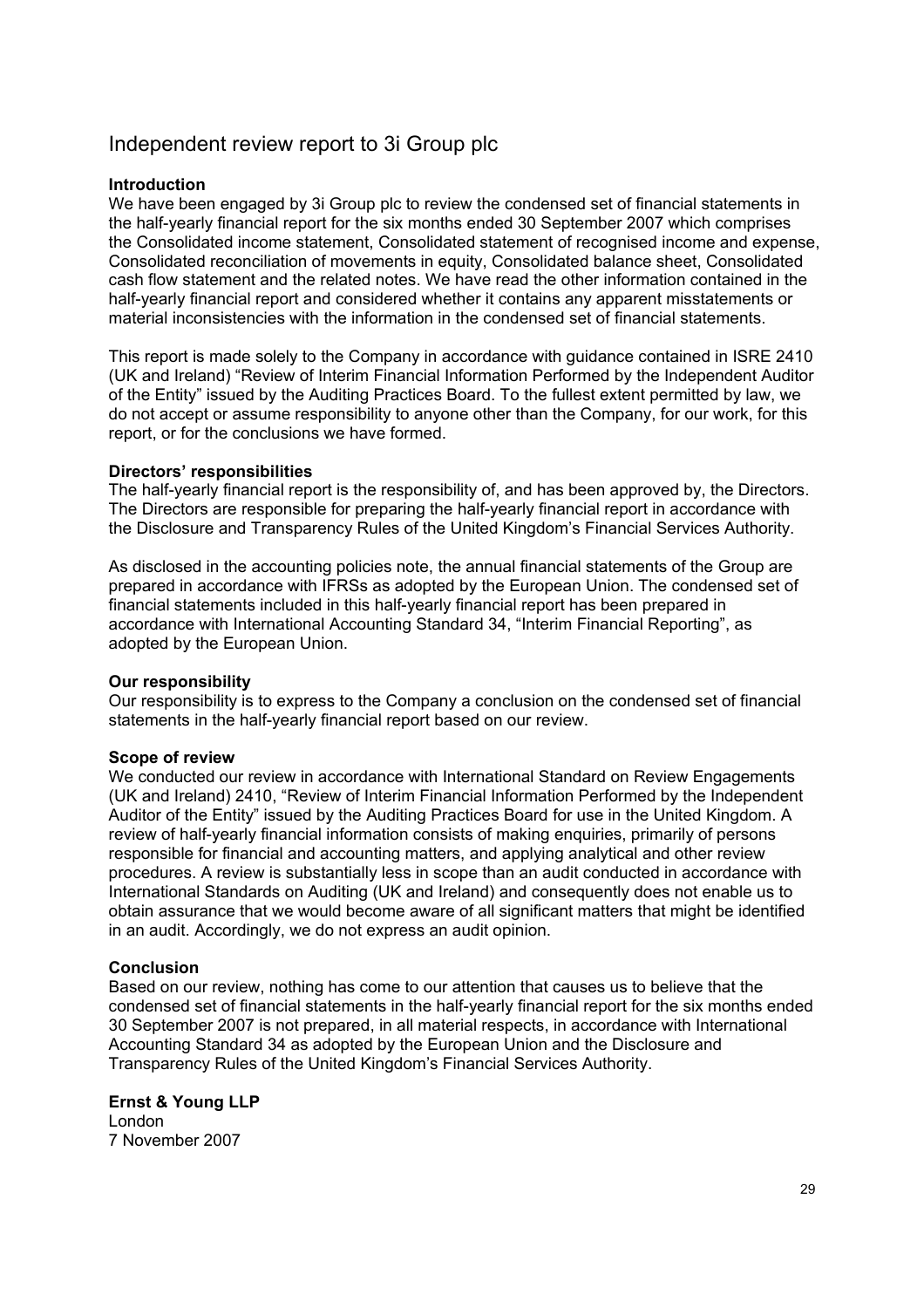# Ten largest investments

The list below contains 10 of our 11 largest investments by value, with one excluded from the list for commercial reasons.

|                                                                                        |                 |                                              | First    | Residual | Directors' |
|----------------------------------------------------------------------------------------|-----------------|----------------------------------------------|----------|----------|------------|
|                                                                                        | <b>Business</b> |                                              | Invested | Cost     | valuation  |
| Investment                                                                             | line            | Geography                                    | in       | £m       | £m         |
| 3i Infrastructure Limited                                                              | Infrastructure  | UK <sup>1</sup>                              | 2007     |          |            |
| Quoted investment company, investing in infrastructure                                 |                 |                                              |          |          |            |
| Equity shares                                                                          |                 |                                              |          | 325      | 336        |
|                                                                                        |                 |                                              |          | 325      | 336        |
| 3i Quoted Private Equity Limited                                                       | QPE             | UK <sup>1</sup>                              | 2007     |          |            |
| Quoted investment company, investing in quoted companies                               |                 |                                              |          |          |            |
| Equity shares                                                                          |                 |                                              |          | 181      | 174        |
|                                                                                        |                 |                                              |          | 181      | 174        |
| <b>Venture Production plc</b>                                                          | Growth          | $\overline{\overline{\mathsf{U}}\mathsf{K}}$ | 2002     |          |            |
| Oil and gas production                                                                 |                 |                                              |          |          |            |
| Loans                                                                                  |                 |                                              |          | 76       | 76         |
| Equity shares                                                                          |                 |                                              |          | 34       | 55         |
|                                                                                        |                 |                                              |          | 110      | 131        |
| Laholm Intressenter AB (DIAB)                                                          | Growth          | Sweden                                       | 2001     |          |            |
| Polymer based sandwich construction laminates                                          |                 |                                              |          |          |            |
| <b>Equity shares</b>                                                                   |                 |                                              |          | 44<br>44 | 100        |
|                                                                                        |                 |                                              |          |          | 100        |
| Kirko Newco plc (Enterprise)<br>UK utilities and public sector maintenance outsourcing | <b>Buyouts</b>  | <b>UK</b>                                    | 2007     |          |            |
| Loans                                                                                  |                 |                                              |          | 97       | 97         |
| Equity shares                                                                          |                 |                                              |          | 3        | 3          |
|                                                                                        |                 |                                              |          | 100      | 100        |
| DNA Oy                                                                                 | Growth          | Finland                                      | 2007     |          |            |
| Telecom Operator                                                                       |                 |                                              |          |          |            |
| <b>Equity shares</b>                                                                   |                 |                                              |          | 97       | 99         |
|                                                                                        |                 |                                              |          | 97       | 99         |
| <b>ACR Capital Holdings Pte Ltd</b>                                                    | Growth          | Singapore                                    | 2006     |          |            |
| Reinsurance in large risk segments                                                     |                 |                                              |          |          |            |
| Equity shares                                                                          |                 |                                              |          | 105      | 98         |
|                                                                                        |                 |                                              |          | 105      | 98         |
| Sistemas Técnicos de Encofrados S.A.(STEN)                                             | Growth          | Spain                                        | 2006     |          |            |
| Sale and rental of formwork and scaffolding equipment                                  |                 |                                              |          |          |            |
| Equity shares                                                                          |                 |                                              |          | 78       | 92         |
|                                                                                        |                 |                                              |          | 78       | 92         |
| Ambea AB (H-Careholding)                                                               | <b>Buyouts</b>  | Sweden                                       | 2005     |          |            |
| Elderly, primary and specialist care                                                   |                 |                                              |          |          |            |
| Loans                                                                                  |                 |                                              |          | 59       | 60         |
| Equity shares                                                                          |                 |                                              |          | 11       | 28         |
|                                                                                        |                 |                                              |          | 70       | 88         |
| <b>Boxer TV-Access AB</b>                                                              | Growth          | Sweden                                       | 2005     |          |            |
| Digital TV distributor                                                                 |                 |                                              |          |          |            |
| Equity shares                                                                          |                 |                                              |          | 56       | 87         |
|                                                                                        |                 |                                              |          | 56       | 87         |

Notes<br>1

Quoted on the London Stock Exchange.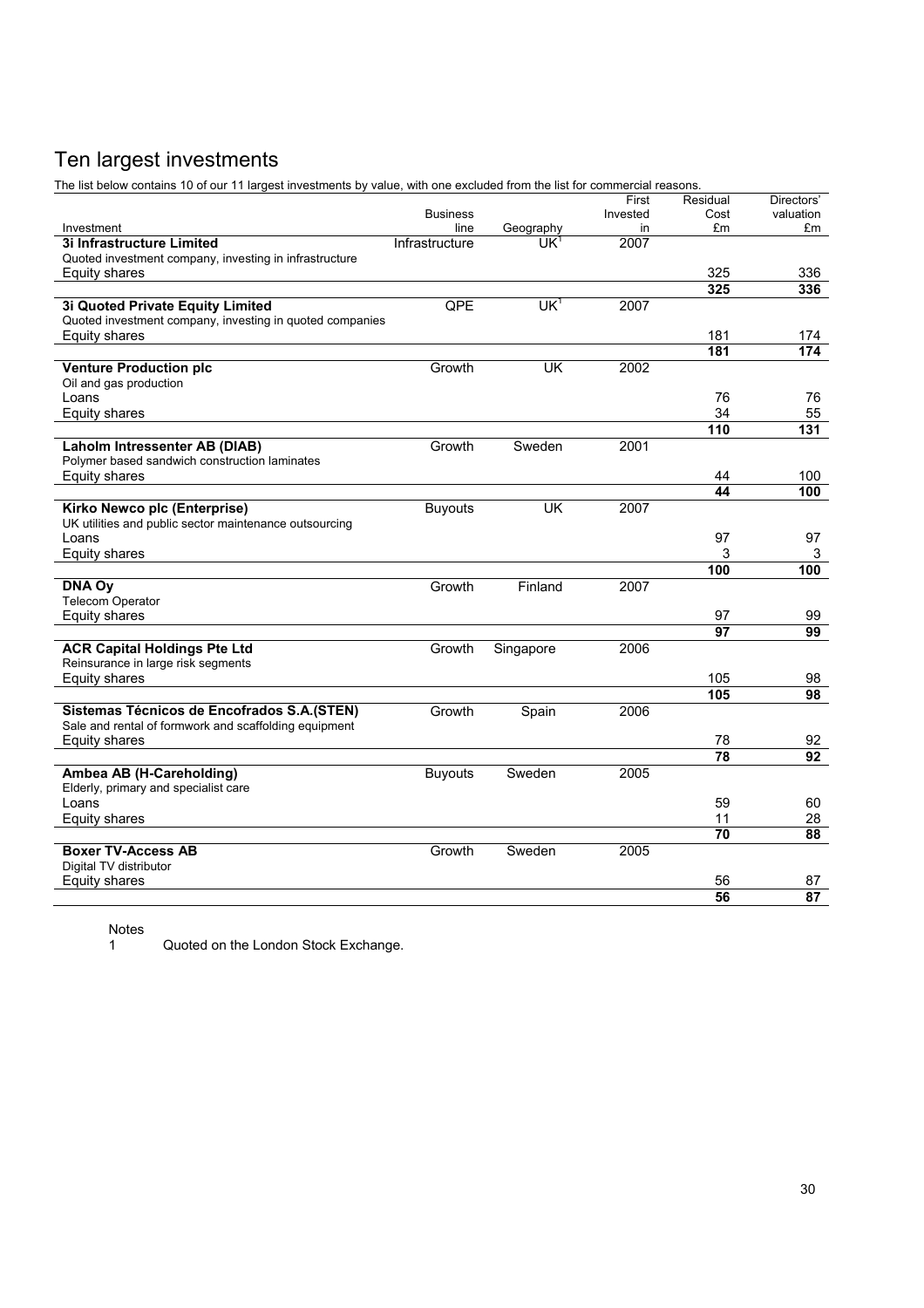### Forty other large investments

l,

In addition to the ten largest investments detailed below are forty other large investments which are substantially all of the Group's remaining investments valued over £25 million. This does not include one investment that has been excluded for commercial reasons.

|                                                         |                      |                    |              | Residual | Directors' |
|---------------------------------------------------------|----------------------|--------------------|--------------|----------|------------|
| Investment                                              |                      |                    | <b>First</b> | cost     | valuation  |
| <b>Description of business</b>                          | <b>Business line</b> | Geography          | invested     | £m       | £m         |
| <b>Anglian Water Group Limited</b>                      |                      |                    |              |          |            |
| Provider of drinking water and waste water services     | Infrastructure       | UK                 | 2006         | 86       | 86         |
| Giochi Preziosi S.r.l.                                  |                      |                    |              |          |            |
| Retailer and wholesaler of toys                         | <b>Buyouts</b>       | Italy              | 2005         | 63       | 84         |
| <b>Dockwise</b>                                         |                      |                    |              |          |            |
| Specialist in heavy transport shipping within the       |                      |                    |              |          |            |
| marine and oil and gas industry                         | <b>Buyouts</b>       | Netherlands        | 2007         | 1        | 78         |
| <b>Eltel Networks Oy</b>                                |                      |                    |              |          |            |
| Network services                                        | <b>Buyouts</b>       | Finland            | 2007         | 74       | 77         |
| <b>Coor Service Management Group AB</b>                 |                      |                    |              |          |            |
| Facilities management services                          | <b>Buyouts</b>       | Sweden             | 2004         | 31       | 75         |
| <b>DEUTZ Power Systems GmbH</b>                         |                      |                    |              |          |            |
| Provider of decentralised power generation systems      | <b>Buyouts</b>       | Germany            | 2007         | 68       | 70         |
| <b>Tato Holdings Limited</b>                            |                      |                    |              |          |            |
| Manufacture and sale of specialist chemicals            | <b>SMI</b>           | UK                 | 1989         | 2        | 57         |
| <b>Senoble Holding SAS</b>                              |                      |                    |              |          |            |
| Manufacturer of dairy products and chilled desserts     | Growth               | France             | 2004         | 27       | 57         |
| 3i India Infrastructure Holdings Limited                |                      |                    |              |          |            |
| Fund investing in Indian infrastructure                 | Infrastructure       | India              | 2007         | 56       | 56         |
| <b>Emperor I Limited (Bestinvest)</b>                   |                      |                    |              |          |            |
| Wealth management                                       | <b>Buyouts</b>       | <b>UK</b>          | 2007         | 56       | 56         |
| <b>Jake Holdings Limited (Mayborn)</b>                  |                      |                    |              |          |            |
| Manufacturer and distributor of baby and household      |                      |                    |              |          |            |
| products                                                | <b>Buyouts</b>       | <b>UK</b>          | 2006         | 54       | 54         |
| <b>Nimbus Communications Limited</b>                    |                      |                    |              |          |            |
| Media and entertainment services                        | Growth               | India              | 2005         | 39       | 51         |
| Polyconcept Investments B.V.                            |                      |                    |              |          |            |
| Supplier of promotional products                        | Growth               | <b>Netherlands</b> | 2005         | 26       | 49         |
| <b>Planet Acquisitions Holdings Limited (Chorion)</b>   |                      |                    |              |          |            |
| Owner of intellectual property                          | <b>Buyouts</b>       | UK                 | 2006         | 48       | 48         |
| <b>Scandferries Holding AG (Scandlines)</b>             |                      |                    |              |          |            |
| Ferry operator in the Baltic Sea                        | <b>Buyouts</b>       | Germany            | 2007         | 45       | 47         |
| <b>Hobbs Holdings No. 1 Limited</b>                     |                      |                    |              |          |            |
| Retailer of women's clothing and footwear               | Buyouts              | UK                 | 2004         | 40       | 47         |
| <b>Aviapartner Group S.A.</b>                           |                      |                    |              |          |            |
| Airport ground handling                                 | Buyouts              | Belgium            | 2005         | 43       | 45         |
| Volnay B.V. (VNU Media)                                 |                      |                    |              |          |            |
| Dutch recruitment classified advertising                | Buyouts              | <b>Netherlands</b> | 2007         | 43       | 45         |
| <b>Demand Media Inc</b>                                 |                      |                    |              |          |            |
| Online media publisher                                  | Venture              | US                 | 2006         | 31       | 41         |
| <b>Sneca Holding Oy (Inspecta)</b>                      |                      |                    |              |          |            |
| Supplier of testing, inspection and certification (TIC) |                      |                    |              |          |            |
| services                                                | <b>Buyouts</b>       | Finland            | 2007         | 39       | 40         |
|                                                         |                      |                    |              |          | 31         |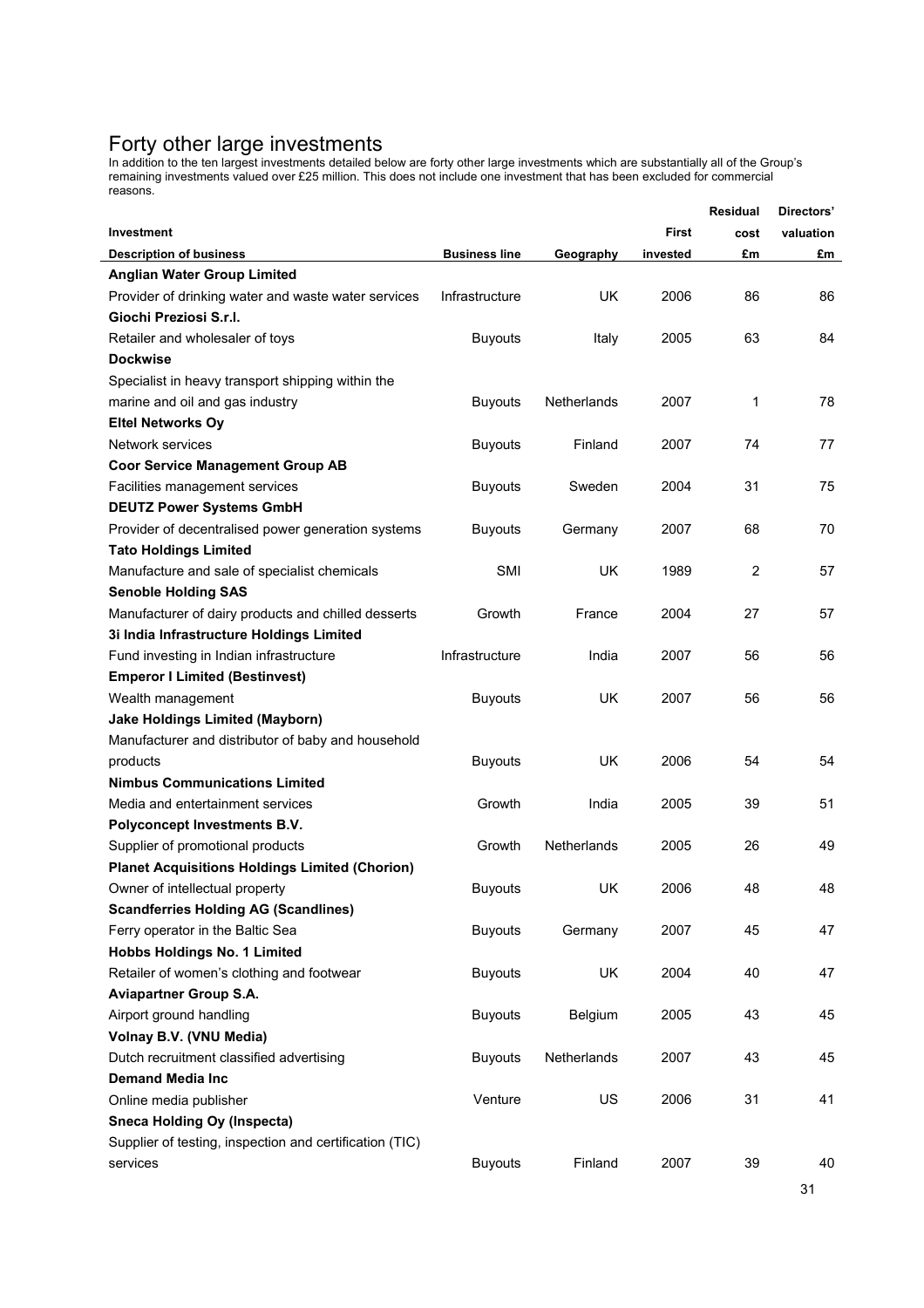|                                                     |                      |             |              | Residual       | Directors' |
|-----------------------------------------------------|----------------------|-------------|--------------|----------------|------------|
| Investment                                          |                      |             | <b>First</b> | cost           | valuation  |
| <b>Description of business</b>                      | <b>Business line</b> | Geography   | invested     | £m             | £m         |
| <b>Consulting 1 S.p.A (Targetti Sankey)</b>         |                      |             |              |                |            |
| Design and manufacturing of lighting fixtures       | Growth               | Italy       | 2007         | 38             | 39         |
| CDH China Growth Capital Fund II LP                 |                      |             |              |                |            |
| China growth capital fund                           | Growth               | China       | 2005         | 22             | 36         |
| <b>ABX Logistics Group</b>                          |                      |             |              |                |            |
| Industrial transportation                           | Buyouts              | Belgium     | 2006         | 35             | 35         |
| Sofitandus S.L. (GES - Global Energy Services)      |                      |             |              |                |            |
| Wind power service provider                         | <b>Buyouts</b>       | Spain       | 2006         | 34             | 35         |
| Sparrowhawk Holdings Limited (Crown Media)          |                      |             |              |                |            |
| UK and International TV channel business and        |                      |             |              |                |            |
| library                                             | <b>Buyouts</b>       | UK          | 2005         | 23             | 34         |
| Selbatoneil S.L. (La Sirena)                        |                      |             |              |                |            |
| Specialist frozen food retailer                     | Buyouts              | Spain       | 2006         | 29             | 31         |
| <b>Everis Participaciones S.L.</b>                  |                      |             |              |                |            |
| IT consulting business                              | Growth               | Spain       | 2007         | 30             | 31         |
| <b>NORMA Group Holding GmbH</b>                     |                      |             |              |                |            |
| Provider of plastic and metal connecting technology | Buyouts              | Germany     | 2005         | 26             | 31         |
| <b>Azelis Group</b>                                 |                      |             |              |                |            |
| Distributor of speciality chemicals, polymers and   |                      |             |              |                |            |
| related services                                    | Buyouts              | Italy       | 2007         | 28             | 30         |
| Alö Intressenter AB                                 |                      |             |              |                |            |
| Manufacturer of front end loaders                   | Growth               | Sweden      | 2002         | 31             | 29         |
| <b>Telecity Group plc</b>                           |                      |             |              |                |            |
| Services for internet service providers             | Buyouts              | UK          | 1998         | 17             | 29         |
| <b>PILATUS Aircraft Limited</b>                     |                      |             |              |                |            |
| Manufacturer of aircraft                            | Growth               | Switzerland | 2006         | 17             | 28         |
| Yugureda S.L. (Gebomsa)                             |                      |             |              |                |            |
| Concrete pumping                                    | <b>Buyouts</b>       | Spain       | 2005         | $\overline{2}$ | 27         |
| <b>Fulcrum Limited</b>                              |                      |             |              |                |            |
| Outsourced hedge fund administration                | Growth               | US          | 2007         | 27             | 26         |
| Daorje Grupo                                        |                      |             |              |                |            |
| Spanish waste management business                   | <b>Buyouts</b>       | Spain       | 2007         | 25             | 26         |
| Kneip Communications S.A.                           |                      |             |              |                |            |
| Outsourced publication of investment fund data      | Growth               | Luxembourg  | 2007         | 25             | 26         |
| Morse plc                                           |                      |             |              |                |            |
| Technology integrator                               | <b>Buyouts</b>       | UK          | 1995         | 8              | 26         |
| <b>NCP Services Topco Limited</b>                   |                      |             |              |                |            |
| Transport management and parking services           | <b>Buyouts</b>       | UK          | 2005         | 3              | 26         |
| Hunan Zhongkai Property Co Limited (Joyon)          |                      |             |              |                |            |
| Real estate/developer                               | Growth               | China       | 2007         | 25             | 25         |
| Navayuga Engineering Company Limited                |                      |             |              |                |            |
| Engineering and construction                        | Growth               | India       | 2006         | 23             | 25         |